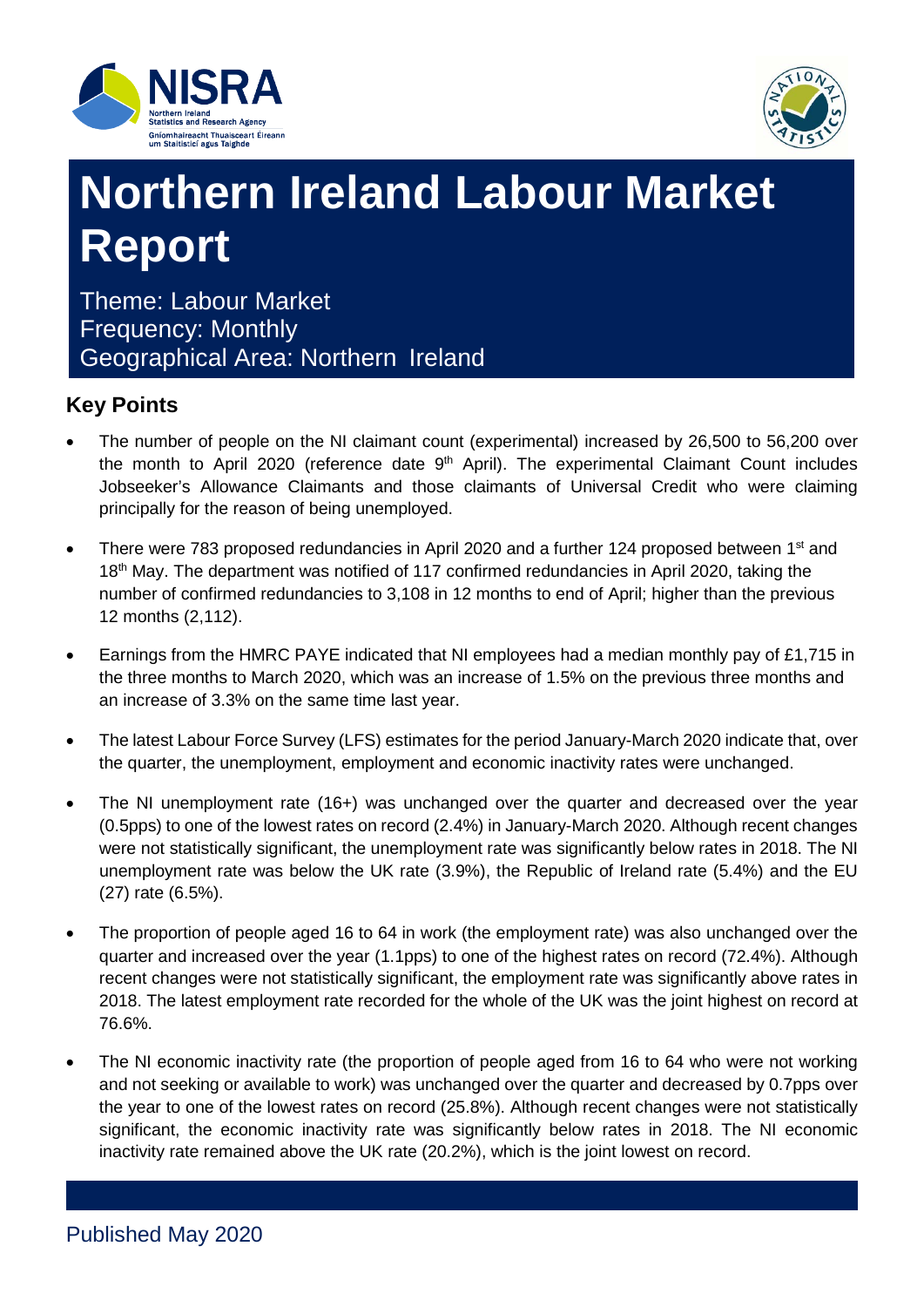# **Contents**

| 4               |
|-----------------|
| 4               |
| $\overline{7}$  |
| 8               |
| 9               |
| 10              |
| 10              |
| 12 <sup>2</sup> |
| 14              |
| 16              |
| 16              |
| 18              |
| 20              |
| 22              |
| 22              |
| 24              |
| 24              |
| 26              |
|                 |
| 28              |
| 33              |
|                 |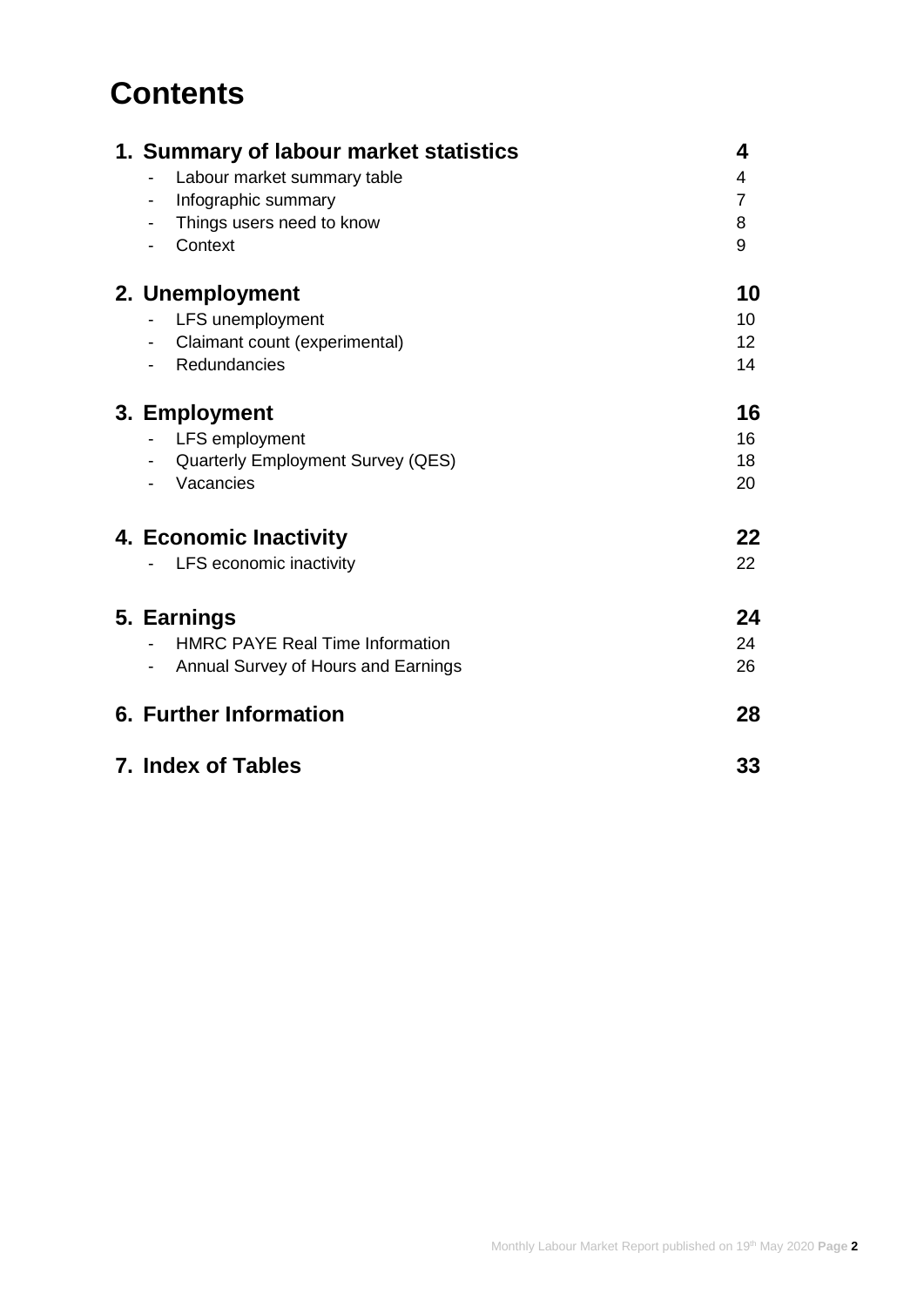

# **NATIONAL STATISTICS STATUS**

National Statistics status means that our statistics meet the highest standards of trustworthiness, quality and public value, and it is our responsibility to maintain compliance with these standards.

These statistics were designated as National Statistics in August 2010 following a full **[assessment](https://www.statisticsauthority.gov.uk/wp-content/uploads/2015/12/images-assessment-report-29-assessment-of-labour-market-statistics-for-northern-ireland_tcm97-29491.pdf)** against the [Code of Practice.](https://www.statisticsauthority.gov.uk/code-of-practice/) A [compliance check](https://www.statisticsauthority.gov.uk/correspondence/devolved-labour-market-compliance-check/) in March 2020 recommended the continued designation of the report as a National Statistic. These statistics were considered as part of a [wider assessment](https://www.statisticsauthority.gov.uk/publication/assessment-report-uk-employment-and-jobs-statistics/) of UK employment and jobs statistics.

Since the assessment by the UK Statistics Authority, we have continued to comply with the Code of Practice for Statistics, and have made the following improvements:

- Redesigned the Labour Market Report, providing more context to results by setting recent changes within context of longer term trends;
- Removed pre-release access to enhance trustworthiness, and brought forward the publication date as a result;
- Improved timeliness of [calendar quarter data](https://www.nisra.gov.uk/publications/quarterly-labour-force-survey-tables-may-2020) (ranging from 1 week to 3 months) by incorporating quarterly tables in the main Labour Market Report Publication
- Improved quality of the LFS data by boosting the sample size and improving precision around headline estimates
- Improved accessibility of labour market statistics by changing [publication practices](https://www.ons.gov.uk/news/statementsandletters/statementonchangingthereleasedatesofonsstatisticstoavoidpublicholidays) so that reports are [no longer released on public holidays.](https://www.nisra.gov.uk/publications/elms-publication-schedule) Temporarily changed [timing of](https://www.statisticsauthority.gov.uk/correspondence/temporary-exemption-from-code-of-practice-for-nisra-market-sensitive-publications/)  [release](https://www.statisticsauthority.gov.uk/correspondence/temporary-exemption-from-code-of-practice-for-nisra-market-sensitive-publications/) in line with change in ONS release practices in response to COVID-19.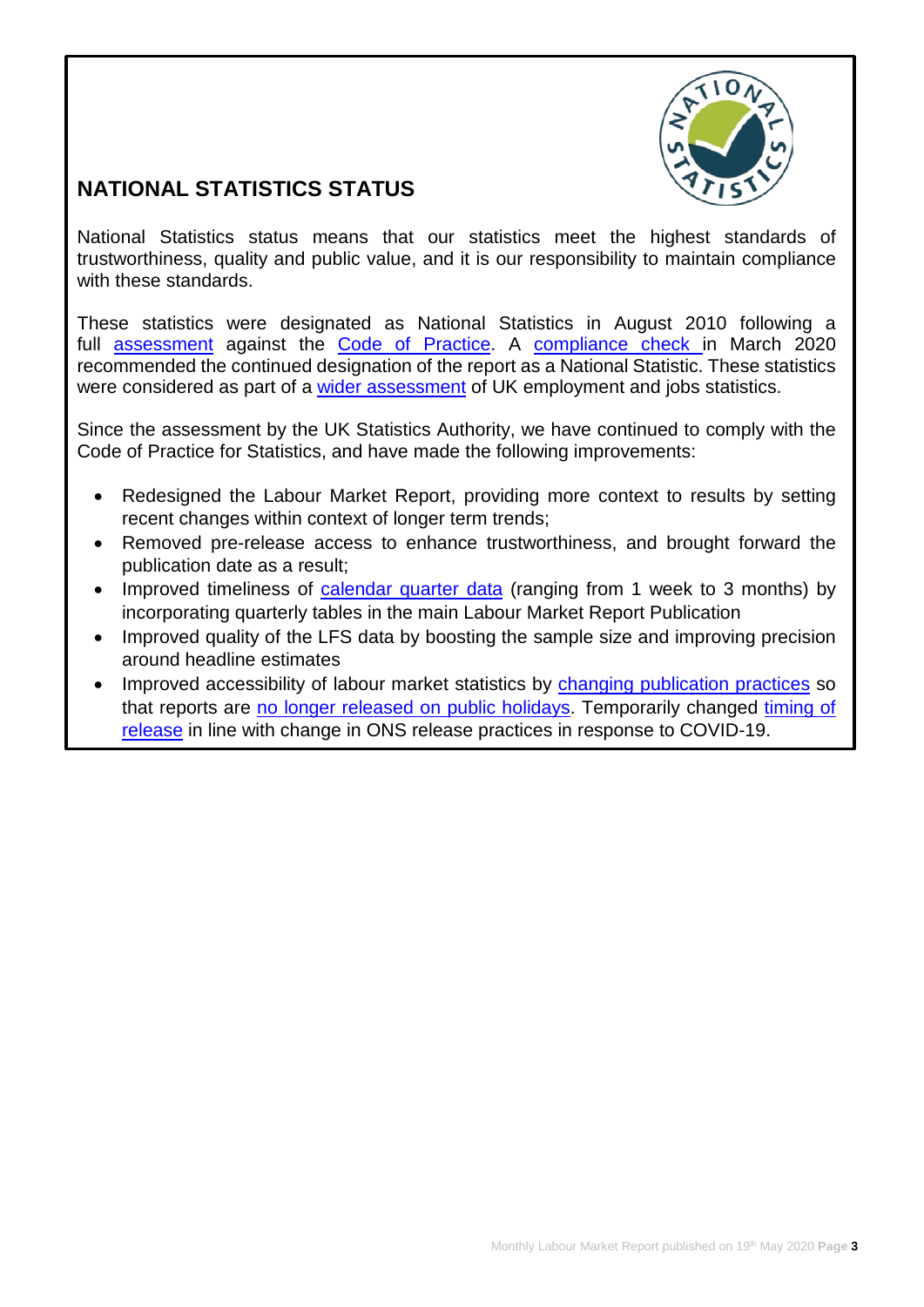# **1 Summary of Labour Market Statistics**

#### **Change over quarter**

Seasonally adjusted LFS estimates for Northern Ireland for the period January-March 2020 showed that, over the quarter:

- the unemployment rate was unchanged at 2.4%
- the employment rate was unchanged at 72.4%
- the economic inactivity rate was unchanged at 25.8%

The seasonally adjusted experimental claimant count (Jobseekers Allowance plus some out-of-work claimants of Universal Credit) showed that in April 2020, there was:

• an increase of 26,500 over the month to 56,200

Experimental earnings statistics from HMRC PAYE indicated that, in the three months to March 2020:

• median monthly pay for employees in NI was £1,715, an increase of 1.5% over the quarter

During April 2020 there were:

É

- 117 confirmed redundancies notified to the Department, lower than the previous month's total of 233.
- 783 proposed redundancies, and a further 124 proposed in the current month to  $18<sup>th</sup>$  May.

| <b>Table 1: Labour Market</b><br><b>Summary</b> |           | <b>Time Period</b> | <b>Estimate</b><br>(Confidence interval) | Change over<br>quarter<br>(Confidence interval) | Change over<br>year<br>(Confidence interval) |
|-------------------------------------------------|-----------|--------------------|------------------------------------------|-------------------------------------------------|----------------------------------------------|
| Unemployment <sup>1</sup>                       |           | Jan-Mar 2020       | 21,000                                   | 0                                               | $-4,000$                                     |
|                                                 |           |                    | $(+/-5,000)$                             | $(+/-5,000)$                                    | $(+/-7,000)$                                 |
| Employment <sup>2</sup>                         |           | Jan-Mar 2020       | 877,000                                  | 1,000                                           | 17,000                                       |
|                                                 |           |                    | $(+/-20,000)$                            | $(+/-18,000)$                                   | $(+/-26,000)$                                |
| Economically inactive <sup>2</sup>              |           | Jan-Mar 2020       | 575,000                                  | 1,000                                           | $-6,000$                                     |
|                                                 |           |                    | $(+/-19,000)$                            | $(+/-18,000)$                                   | $(+/-26,000)$                                |
| Unemployment rate <sup>1</sup>                  |           | Jan-Mar 2020       | 2.4%                                     | 0.0pps                                          | $-0.5$ pps                                   |
|                                                 |           |                    | $(+/-0.6$ pps)                           | $(+/-0.6$ pps)                                  | $(+/-0.8$ pps)                               |
| Employment rate <sup>2</sup>                    |           | Jan-Mar 2020       | 72.4%                                    | 0.0pps                                          | 1.1pps                                       |
|                                                 |           |                    | $(+/-1.6pps)$                            | $(+/-1.4pps)$                                   | $(+/-2.1pps)$                                |
| Economic inactivity rate <sup>2</sup>           |           | Jan-Mar 2020       | 25.8%                                    | 0.0pps                                          | $-0.7$ pps                                   |
|                                                 |           |                    | $(+/-1.5pps)$                            | $(+/-1.3pps)$                                   | $(+/-2.1pps)$                                |
| Median Monthly pay <sup>3</sup>                 |           | Jan-Mar 2020       | £1,715                                   | 1.5%                                            | 3.3%                                         |
|                                                 |           |                    | <b>Estimate</b>                          | Change over<br>month                            |                                              |
| Experimental Claimant Count <sup>4</sup>        |           | Apr 2020           | 56,200                                   | 26,500                                          |                                              |
| Redundancies <sup>5</sup>                       | Confirmed | Apr 2020           | 117                                      | $-116$                                          |                                              |
|                                                 | Proposed  | Apr 2020           | 783                                      | 226                                             | <b>Download in excel</b>                     |

LFS data are seasonally adjusted. More information on understanding confidence intervals is available on the LFS Background Information section of the NISRA website – **[Estimating and reporting uncertainty](https://www.nisra.gov.uk/publications/background-information-lfs)** paper

<sup>1</sup> People aged 16 and over. Unemployment rate = total unemployed as a proportion of the economically active.

- <sup>2</sup> Levels for all persons aged 16 and over, rates for working age (16-64).
- <sup>3</sup> HMRC Pay As You Earn Real Time Information, seasonally adjusted

<sup>4</sup> The number of claimants on 9<sup>th</sup> April, seasonally adjusted

<sup>5</sup> Redundancies in the calendar month, not seasonally adjusted.

Not statistically significant Not statistically significant Not statistically significant

# **Updated May 2020**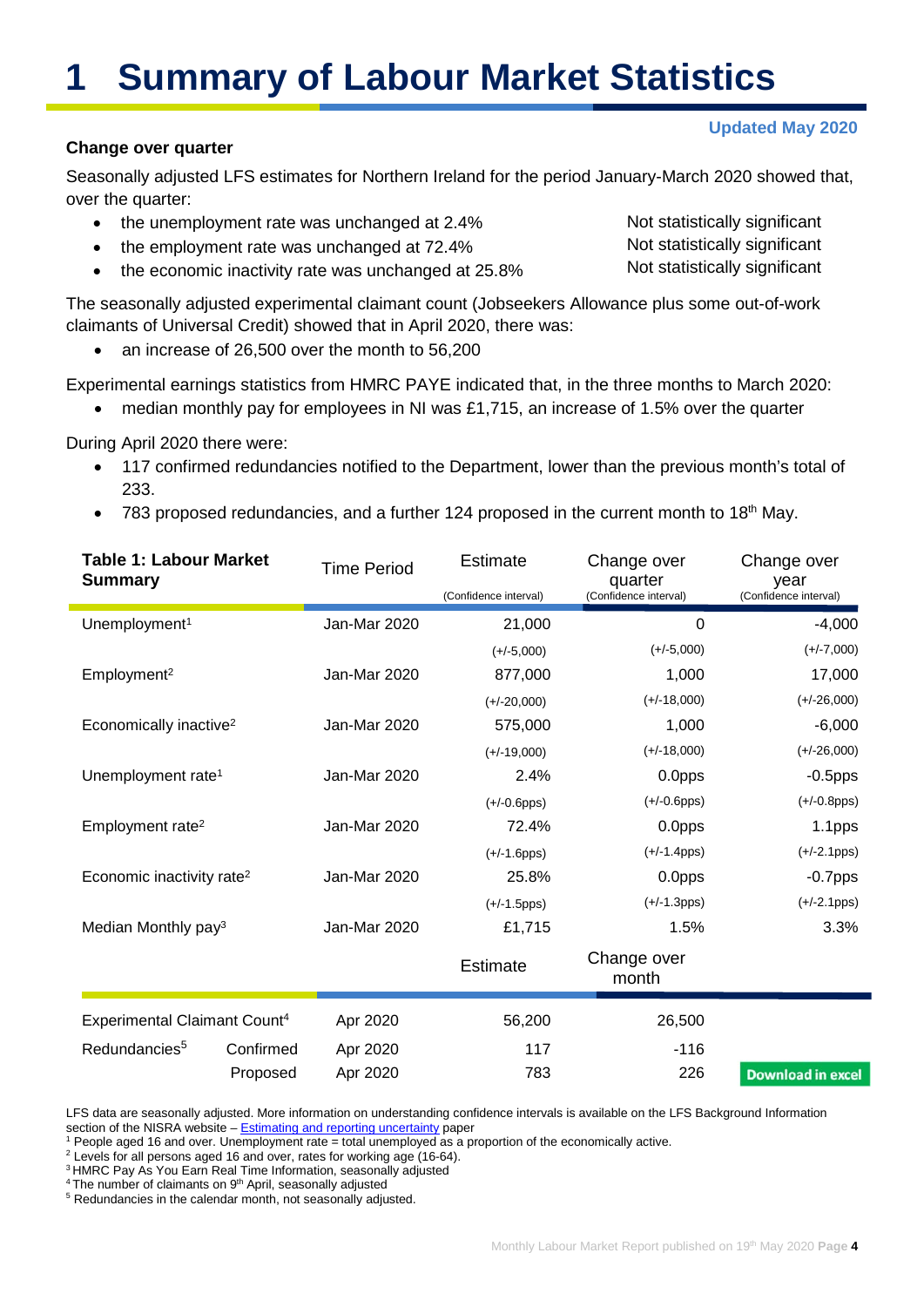# **NI Labour Market Structure: Change over year**

Seasonally adjusted LFS estimates for Northern Ireland for the period January-March 2020 showed that over the year:

- the unemployment rate decreased by 0.5pps to 2.4%
- the employment rate increased by 1.1pps to 72.4%
- the economic inactivity rate decreased by 0.7pps to 25.8%

Over the latest twelve month period there were:

• 3,108 confirmed redundancies which was an increase of 47% from the previous year (2,112).



# **Figure 1: NI labour market structure (16+): change over year**

# **UK summary**

Seasonally adjusted LFS estimates for the UK for the period January-March 2020 showed:

- the unemployment rate (3.9%) increased by 0.1pps over the quarter and increased by 0.1pps over the year
- the employment rate (76.6%) increased by 0.2pps over the quarter and by 0.6pps over the year to the joint highest on record
- the economic inactivity rate (20.2%) decreased by 0.3pps over the quarter and by 0.7pps over the year to the joint lowest on record

Not statistically significant Not statistically significant Not statistically significant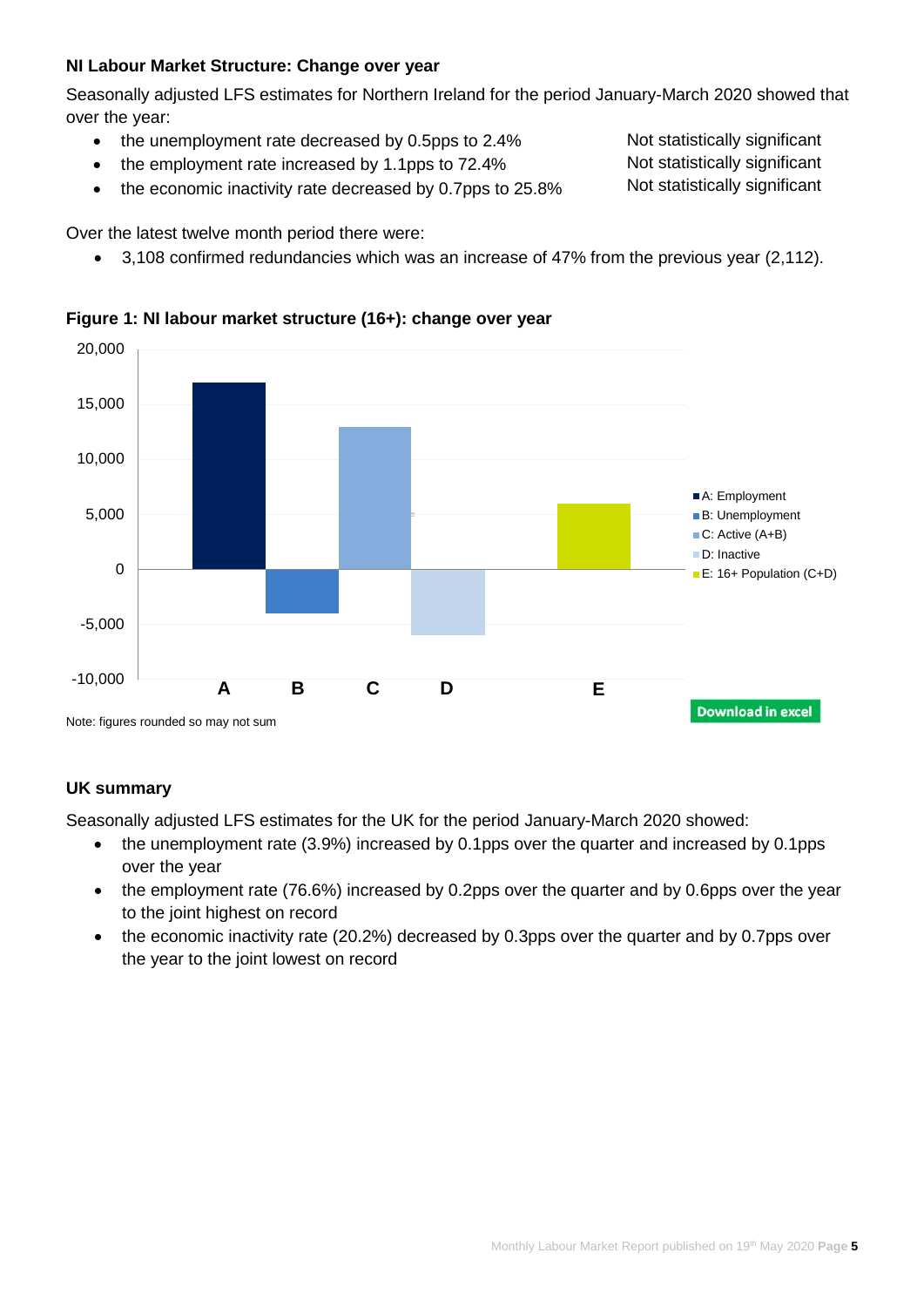# **Commentary**

The Labour Force Survey estimates relate to January to March 2020. The impact of COVID-19 on the labour market is therefore not fully reflected in these estimates, which showed no change in the employment rate, the unemployment rate and the economic inactivity rate over the quarter to January to March 2020. The unemployment (2.4%) and economic inactivity (25.8%) rates were both lower than one year ago while the employment rate (72.4%) was higher than one year ago. Similarly, although at 33 hours per week, the average number of hours worked in January to March was an hour lower than the same quarter last year, it was still within the range seen during 2019 (33 to 34 hours per week).

More timely indicators relating to April and May begin to show the impact of COVID-19 on the labour market. The number of out of work benefits' claimants (the experimental Claimant Count) almost doubled (increased by 26,500 or 89%) over the month to April (reference date 9th April) while the number of proposed redundancies was 783 in April and a further 124 were proposed in the current month to 18<sup>th</sup> May. The number of proposed redundancies in April (783) is the fifth largest in the last five years while the monthly increase in the claimant count is the highest monthly increase since records began and brings the claimant count to 2014 levels.

**Further information is available on the NISRA - Economic and Labour Market Statistics website: [LMR Headline Tables.](https://www.nisra.gov.uk/publications/labour-market-report-may-2020)**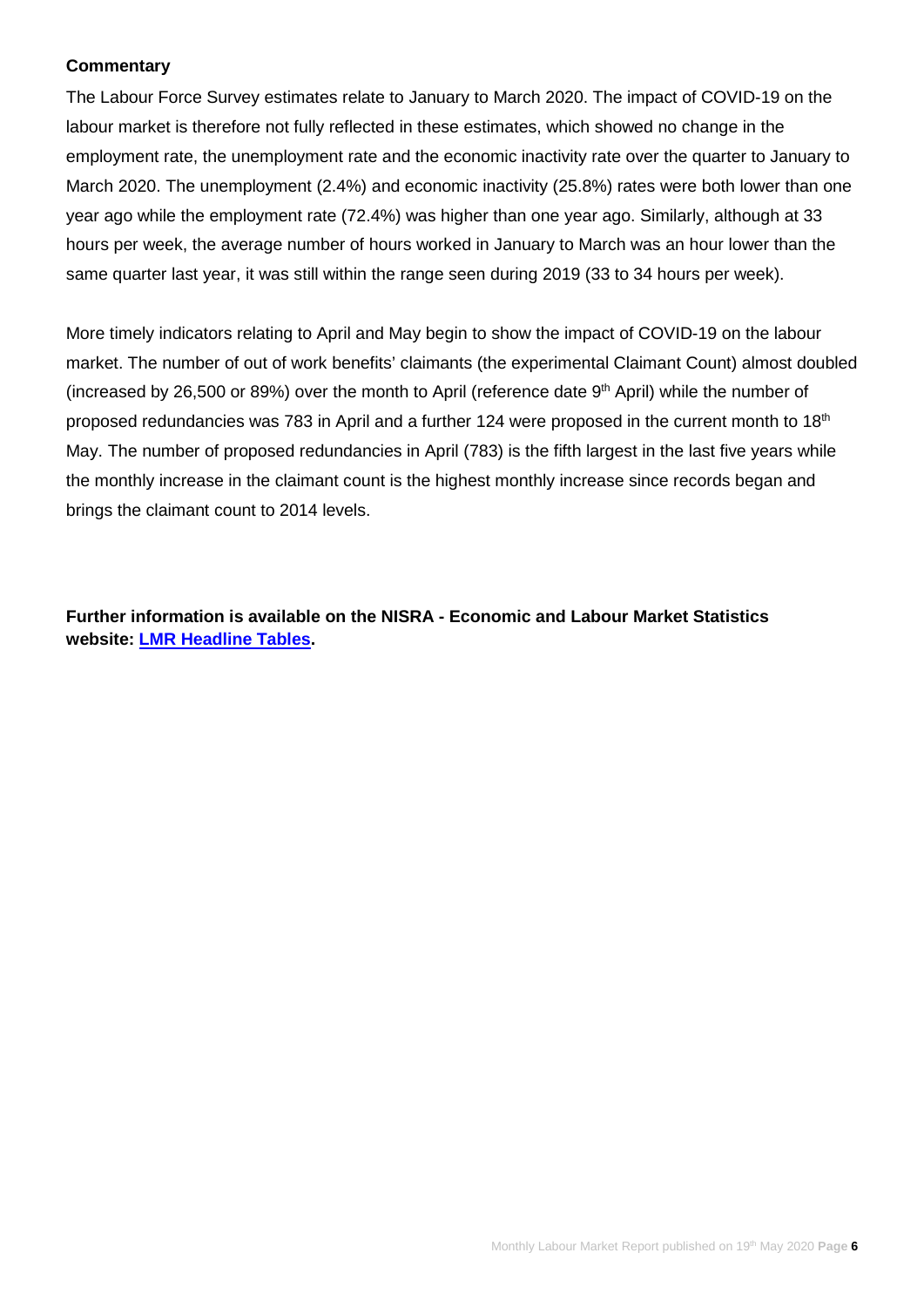# **January-March 2020**

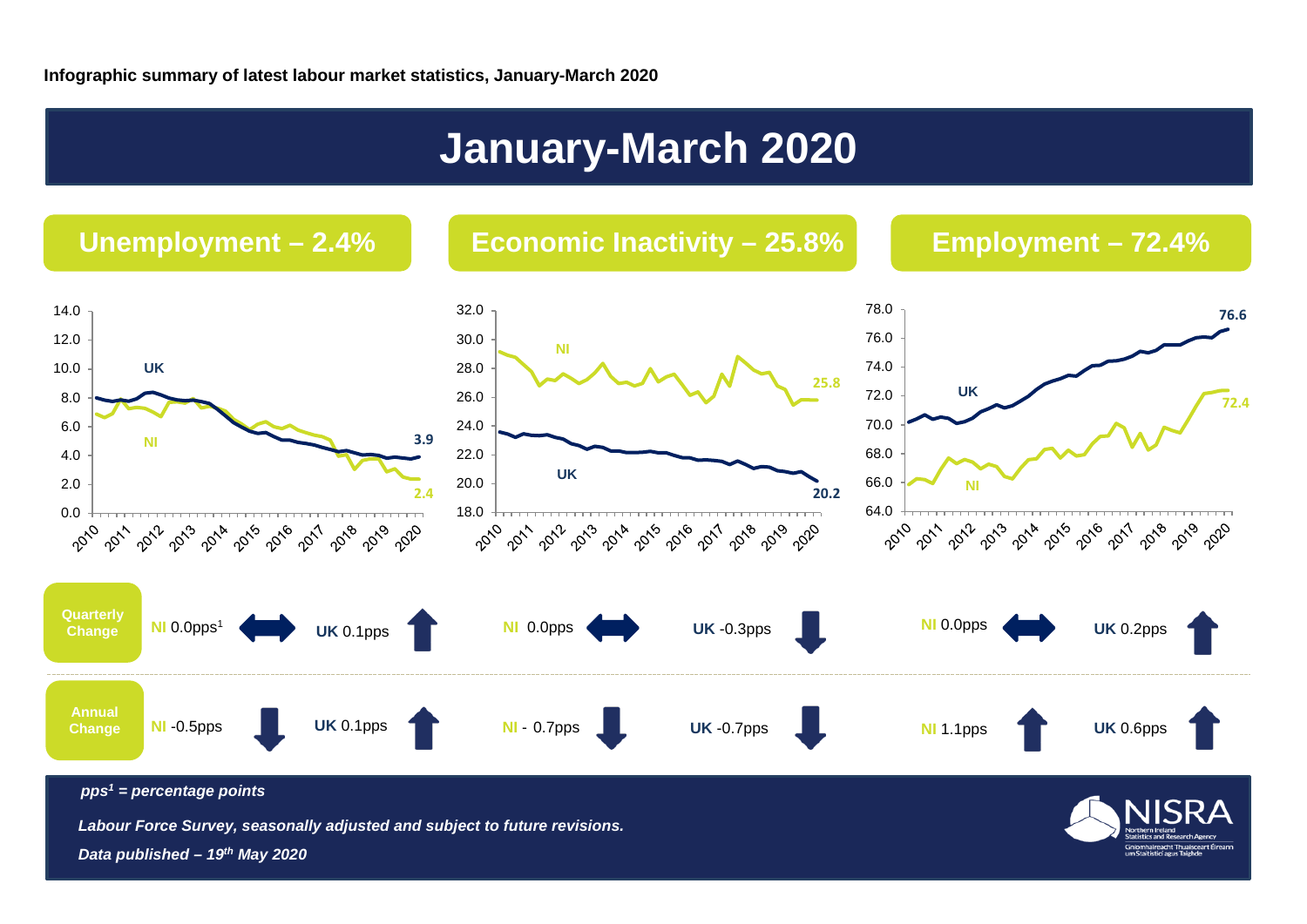# **Things users need to know**

A quick guide to data source reference periods and key events is presented below.

The Labour Force Survey (LFS) data relates to January to March 2020. The majority of the reference period pre-dates the restrictions on work and travel introduced in March to slow the spread of COVID-19.

Experimental statistics from HMRC Pay As You Earn system have been included in today's release as well as the experimental [claimant count](https://www.nisra.gov.uk/statistics/labour-market-and-social-welfare/claimant-count) and [redundancy](https://www.nisra.gov.uk/statistics/labour-market-and-social-welfare/redundancies) data for the first weeks of May. Although these sources provide more up-to-date indicators of the Labour Market, users should continue to note the experimental nature of the claimant count and earnings data. This means the data series are still in their development stage and as such revisions are expected. In addition redundancy notifications, although a useful indicator, provide an incomplete picture of the total number of redundancies in the economy.

Vacancies statistics are usually updated in May's LMR following the publication of annual Vacancy Statistical Bulletin. Due to the impact of COVID-19 on the availability of staff to access data streams, quality assure its production and release, DfC have delayed its publication until normal business practices resume. See [DfC website](https://www.communities-ni.gov.uk/topics/statistics-and-research/labour-market-information.) for more information about vacancies data and publication dates.

NISRA suspended all face to face household interviews in the middle of March due COVID-19. From April all LFS interviews were conducted by telephone. In addition an online Labour Market Survey was launched in April, designed to capture key labour market data. It is intended that this will be used to supplement the main LFS data. Both surveys have had questions added to assess the impact of COVID-19 on people's employment and working patterns. For further information see the [COVID-19 and the production of](https://www.nisra.gov.uk/news/covid-19-and-production-statistics)  [statistics](https://www.nisra.gov.uk/news/covid-19-and-production-statistics) section on the NISRA website and an **ONS** Statement on ensuring the best possible information during COVID-19 through safe data collection.

Ad–hoc data requests related to the labour market impacts of coronavirus and associated schemes are added to the [user requested data](https://www.nisra.gov.uk/statistics/labour-market-and-social-welfare/user-requested-data) section of the NISRA website. More information on the production of LFS outputs in general can be found in the [Background information –](https://www.nisra.gov.uk/publications/background-information-lfs) LFS section of the NISRA website.



# **Data source reference periods and key dates**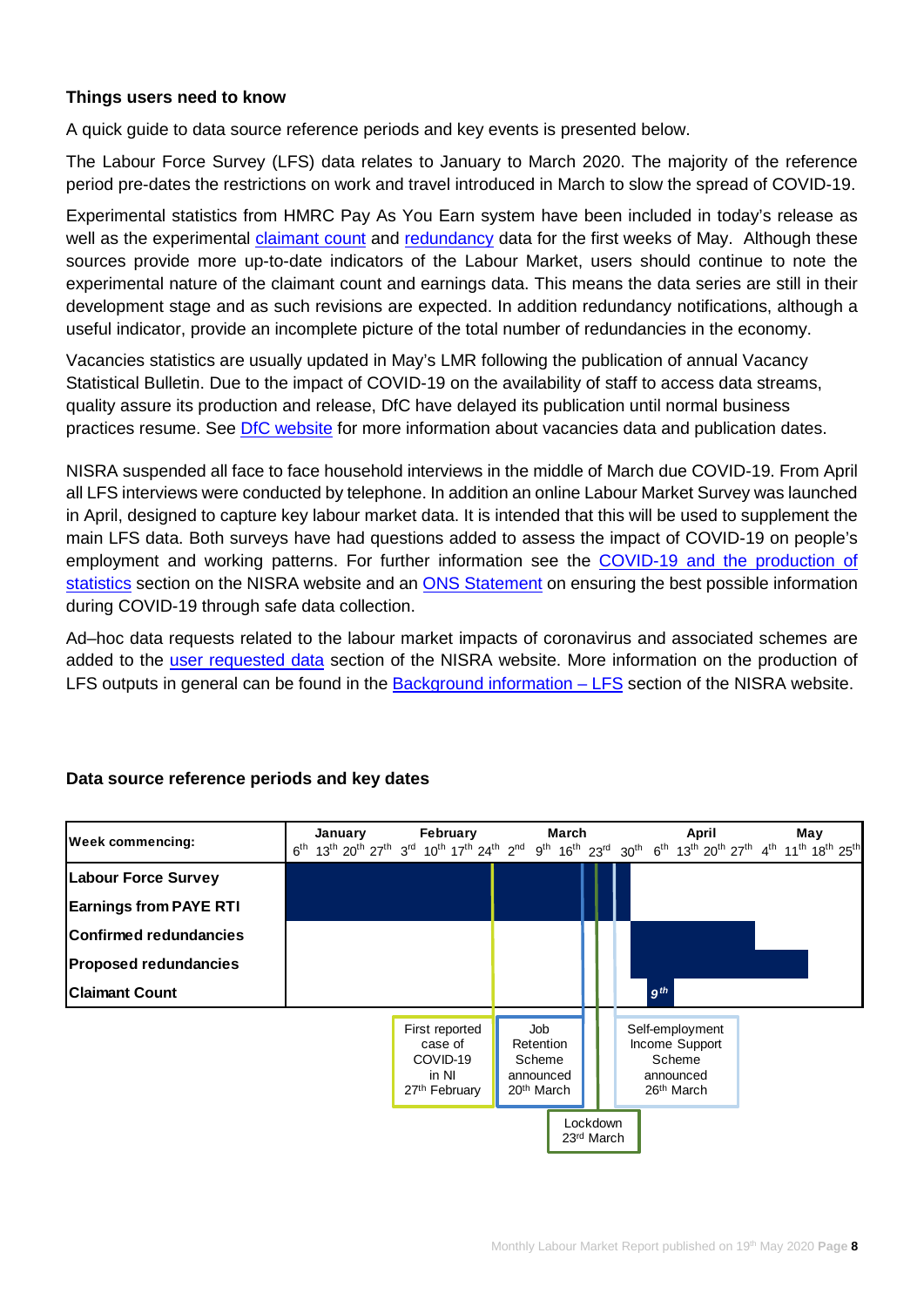# **Context**

The LMR is a monthly overview of Northern Ireland key labour market statistics. It includes figures from the Labour Force Survey (LFS), the Quarterly Employment Survey, the Annual Survey of Hours and Earnings, claimant count, redundancies counts and vacancies data. More information about the data sources can be found in Section 6. Where available, comparative UK data (produced by the ONS) have been included. The latest labour market statistics are available on the [ONS website.](http://www.ons.gov.uk/ons/taxonomy/index.html?nscl=Labour+Market)

A recent Labour Market Outputs consultation [\(Labour Market Statistics User Engagement page\)](https://www.nisra.gov.uk/statistics/labour-market-and-social-welfare/labour-market-statistics-user-engagement) showed labour market statistics are used for policy monitoring and research, academic and private sector research, service planning and delivery. Key users of Northern Ireland labour market statistics include government departments, in particular the Department for the Economy (DfE), which uses the statistics to design and monitor the impact of economic and labour market policy. Other Government departments such as the Executive Office, the Department of Finance (DoF) and the Department of Agriculture, Environment and Rural Affairs (DAERA), as well as bodies such as Invest NI and Belfast City Council, regularly require specific [ad hoc](https://www.nisra.gov.uk/statistics/labour-market-and-social-welfare/user-requested-data) labour market analysis in order to monitor policies for example, equality and employment. In addition, significant 'non-governmental' users of labour market statistics (including the media, banks, academics, private consultants and the general public) use the data primarily for reporting or researching the performance of the economy in general. Labour market statistics attract widespread media coverage, with a number of broadcasters publishing articles on the labour market on a monthly basis, generally on the day of publication of the LMR.

Labour market statistics feature in the [DfE Economic Commentary,](https://www.economy-ni.gov.uk/publications/dfe-economic-commentary) which provides an overview of the state of the Northern Ireland economy, in context with the UK and Republic of Ireland. The most up-todate official statistics on the economy and labour market are available on the [Economic Overview section](https://www.nisra.gov.uk/statistics/nisra-economic-and-labour-market-statistics-elms/economic-overview) of the NISRA website.

Further information on using labour market statistics can be found on the Office for National Statistics (ONS) website:

- **[Guide to Labour Market Statistics](https://www.ons.gov.uk/employmentandlabourmarket/peopleinwork/employmentandemployeetypes/methodologies/aguidetolabourmarketstatistics)**
- **[Glossary](https://www.ons.gov.uk/employmentandlabourmarket/peopleinwork/employmentandemployeetypes/methodologies/aguidetolabourmarketstatistics#glossary)**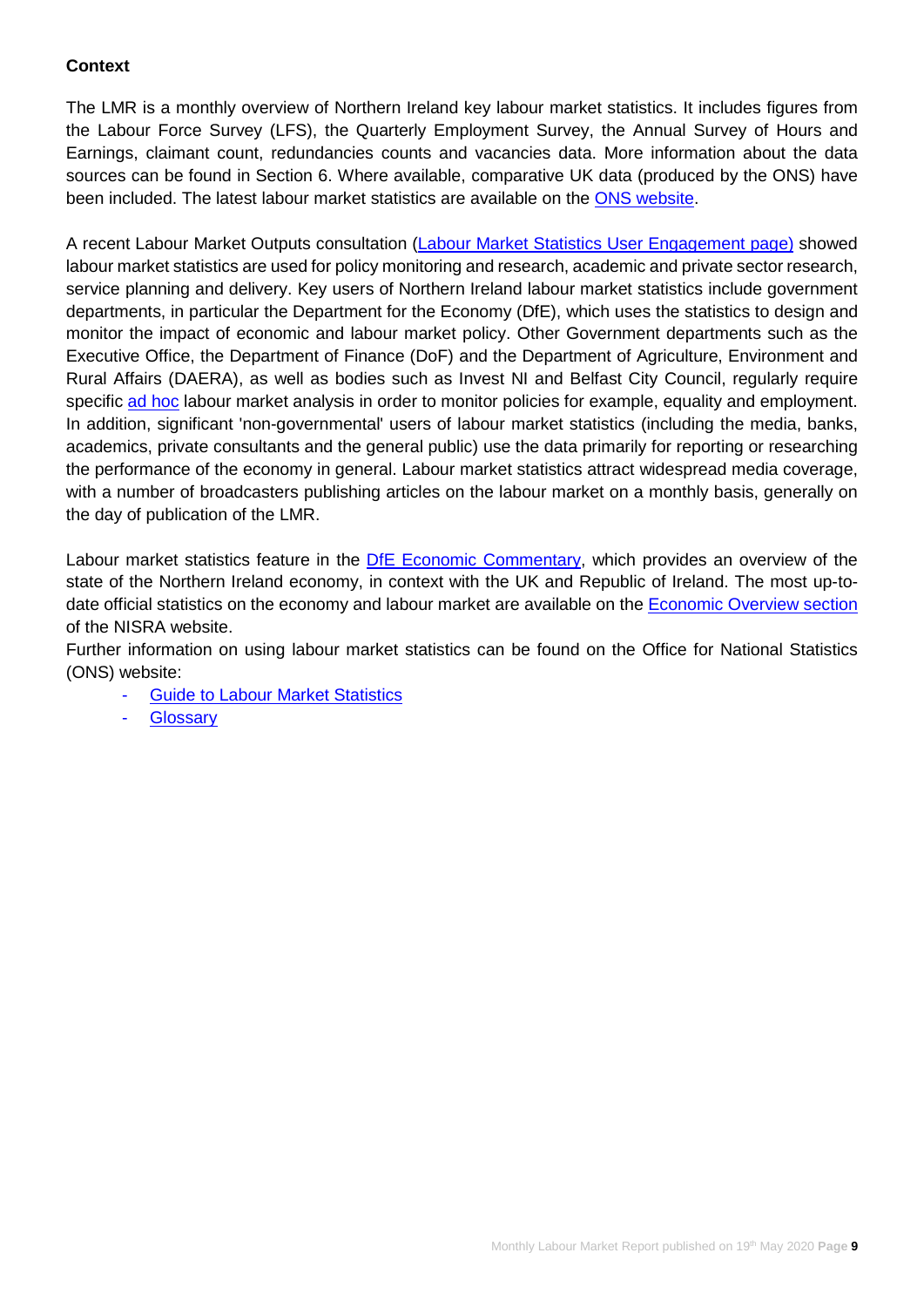# **2** Unemployment Updated May 2020

# **Labour Force Survey**

The Labour Force Survey (LFS) is a household sample survey carried out by interviewing individuals about their personal circumstances and work. It provides a rich source of information on the labour force using internationally agreed definitions. Estimates are subject to sampling error (see section 6 and the [Estimating and](https://www.nisra.gov.uk/system/files/statistics/Labour%20Force%20Survey%20-%20Estimating%20and%20reporting%20uncertainty.pdf)  [Reporting Uncertainty](https://www.nisra.gov.uk/system/files/statistics/Labour%20Force%20Survey%20-%20Estimating%20and%20reporting%20uncertainty.pdf) paper for details).

**LFS unemployment:** The International Labour Organisation (ILO) defines unemployed as those aged 16+ without a job who were able to start work in the two weeks following their LFS interview and had either looked for work in the four weeks prior to interview or were waiting to start a job they had already obtained.

**Long-Term Unemployment:** those who have been unemployed for 12 months or more.

**Youth Unemployment:** unemployed people aged 16-24 years.

# **Key Findings**

- **LFS unemployment rate in NI was unchanged over the quarter and decreased over the year to 2.4% (one of the lowest on record)**
- **The NI unemployment rate has remained below the UK rate since mid-2017**
- **The UK unemployment rate is estimated at 3.9%**



#### **Figure 2: Seasonally adjusted unemployment rate (16+), Jan-Mar 2005 to Jan-Mar 2020**

Figure 2 shows unemployment rates on the current 3 month rolling average for NI and the UK over the last 15 years. The unemployment rate in NI reached 8% in 2013 and is now at one of the lowest points at 2.4% in January-March 2020. This is in line with the recent trends in the UK unemployment, where the rate is at one of its lowest points of 3.9% in January-March 2020. The NI unemployment rate has been below the UK rate since mid-2017.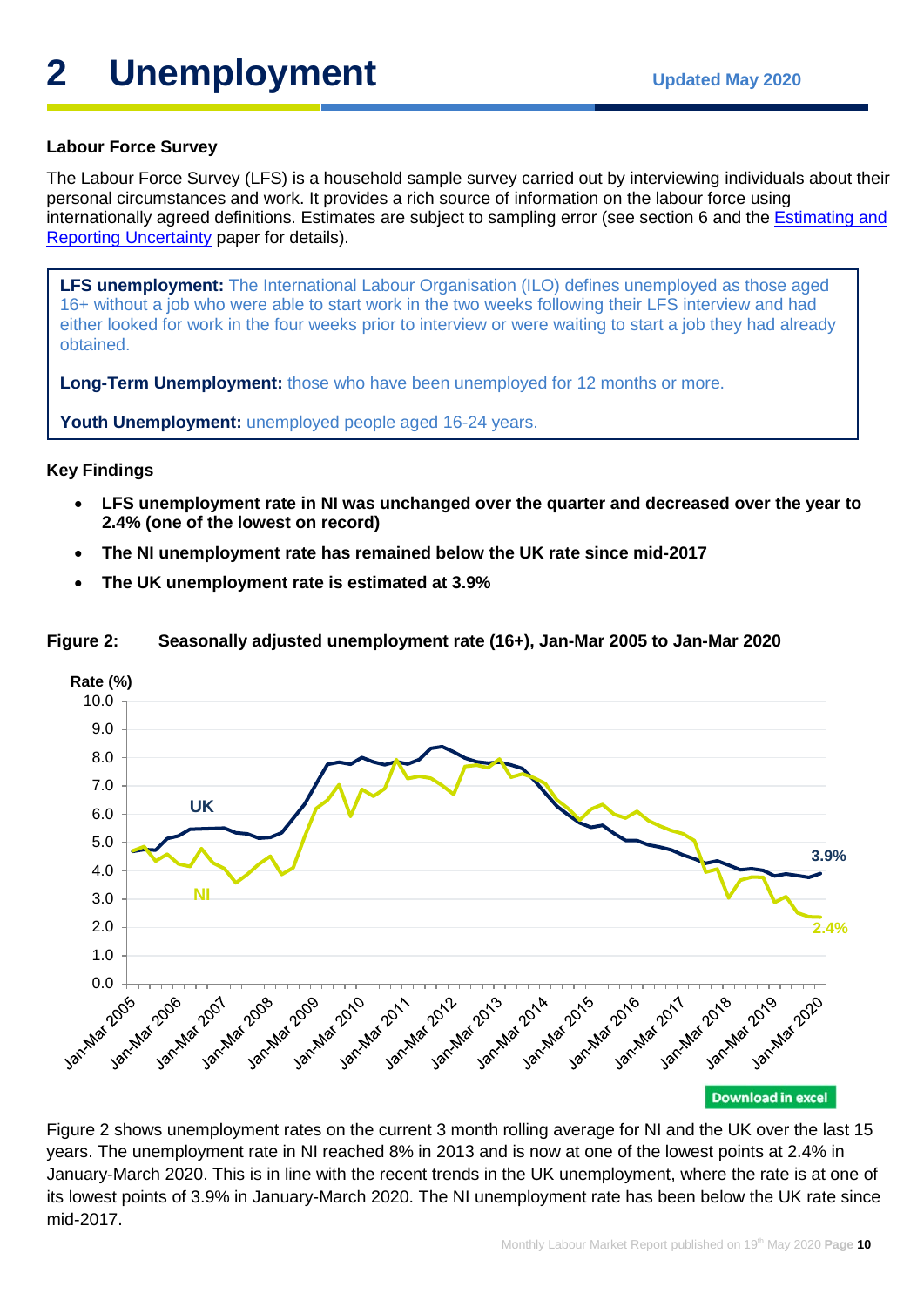# **LFS unemployment**

The unemployment rate (16+) for the period January-March 2020 was estimated at 2.4%, this was:

- unchanged over the quarter
- a decrease of 0.5pps over the year

The number of unemployed persons aged 16+ was estimated at 21,000, which was:

- unchanged from last quarter
- down 4,000 from the same period last year

#### **UK regional and international LFS comparisons**

The most recent NI unemployment rate (2.4%) was:

- below the overall UK average rate (3.9%)
- the lowest rate among the twelve UK regions
- below the European Union (27) rate (6.5%) for February 2020 and the Republic of Ireland rate (5.4%) for March 2020

#### **Long-term and youth unemployment**

Please note that the estimates of long-term unemployed and youth unemployment are below the normal statistical quality threshold for release.

**Further information is available on the NISRA - Economic and Labour Market Statistics website: [LFS unemployment](https://www.nisra.gov.uk/statistics/labour-market-and-social-welfare/labour-force-survey)**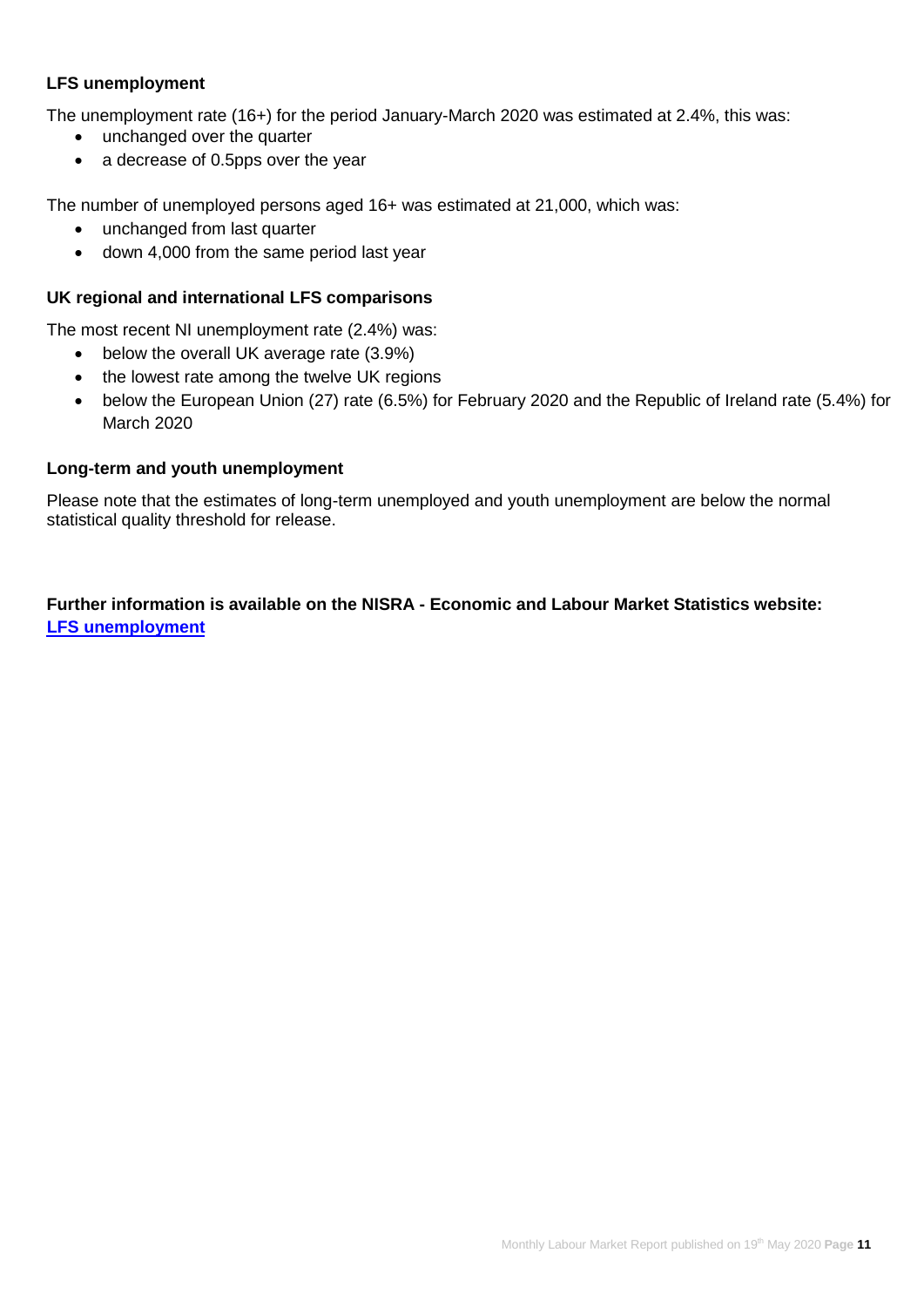# **Claimant count (experimental)**

The claimant count is an administrative data source derived from Jobs and Benefits Offices systems, which records the number of people claiming unemployment-related benefits. In March 2018 the NI claimant count measure changed from one based solely on Jobseekers Allowance (JSA) to an experimental measure based on JSA claimants and out-of-work Universal Credit (UC) claimants who were claiming principally for the reason of being unemployed. The definition of out-of-work UC Claimants is close to but not exactly the same as JSA claimants. Please see Section 6 for more details. **The most recent reference date was 9th April.**

#### **Correction note\***

A number of claims across the UK to the UC element of the Claimant Count were coded to incorrect locations for data relating to December 2018 to November 2019. This has been corrected for December 2019 onwards, but previous periods remain affected. The impact of the revision on NI for December 2019 was an increase of less than 1,000 cases.

**Claimant count (experimental):** The NI claimant count consists of all people claiming Jobseeker's Allowance (JSA) plus out-of-work Universal Credit (UC) claimants who were claiming principally for the reason of being unemployed. They must declare that they are out of work, capable of, available for and actively seeking work during the week in which their claim is made.

**Universal Credit:** Universal Credit was rolled out in NI for new claims of six benefits, including incomebased JSA, on a phased geographical basis between September 2017 and December 2018.

**Percentage of workforce:** This measure expresses the number of claimants as a percentage of workforce jobs plus claimants. Workforce jobs are the sum of employee jobs, self-employment jobs, HM Forces, and government-supported trainees. This measure is only available at the NI level.

#### **Key Findings**

- **NI claimant count (experimental) increased over the month by 26,500 (89%)**
- **In April 2020, the NI claimant count (experimental) was 56,200, 6.1% of the workforce**

**Figure 3: Seasonally adjusted claimant count (experimental) monthly rates, April 2005 - April 2020**

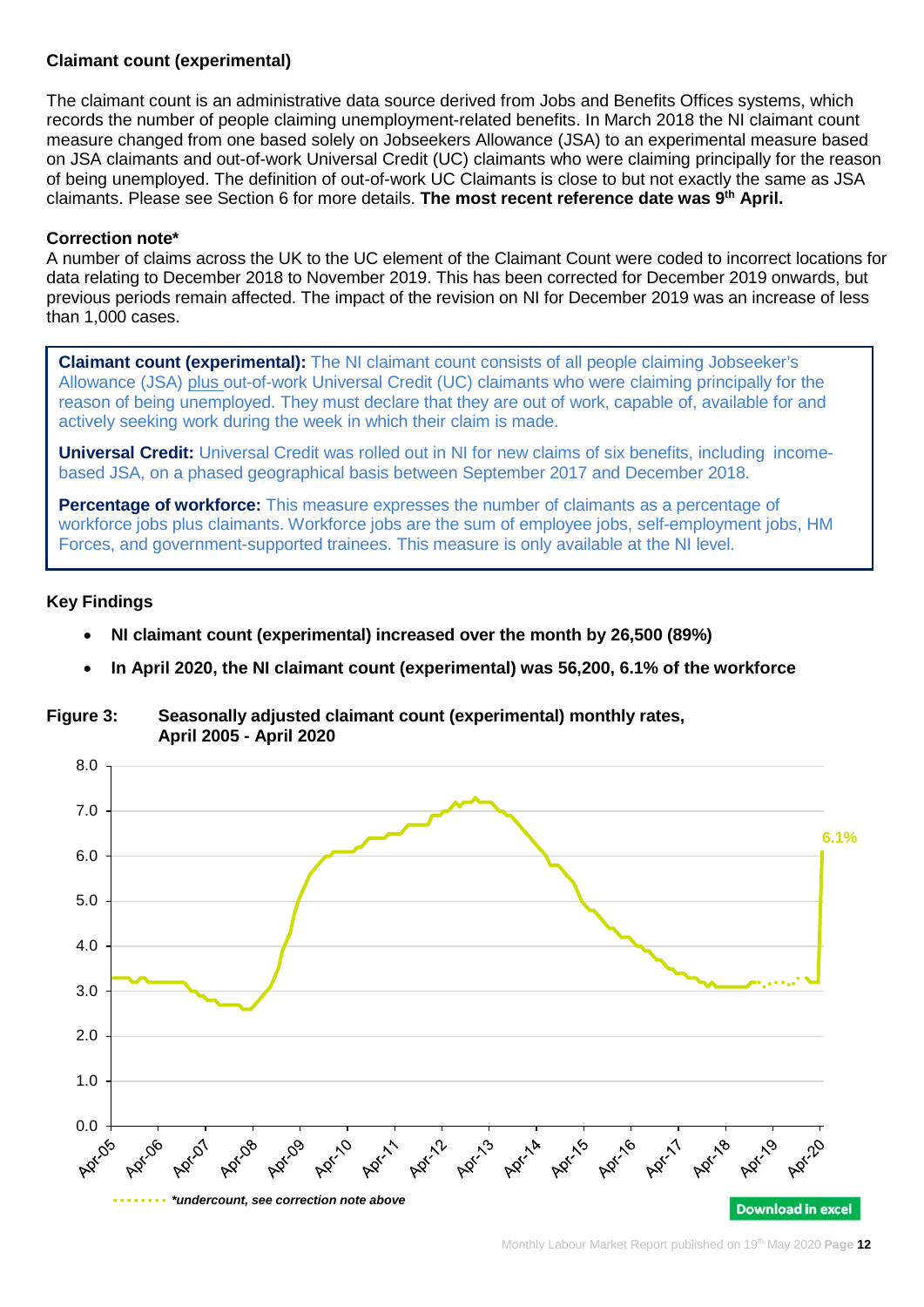# **Claimant count (experimental) unemployment**

The NI seasonally adjusted claimant count stood at 56,200 (6.1% of the workforce) in April 2020, representing:

- an increase of 26,500 (89%) from last month's revised total
- an increase of 94% in males and 80% in females
- a 2.8pps change in the workforce unemployment rate over the month.

The UK seasonally adjusted claimant count increased by 69% over the month.

**Figure 4: Claimant count rate by Council Area, April 2020**



The Council Area comparison using claimant count data unadjusted for seasonality found that:

- the highest claimant count rates were in Derry City and Strabane (6.5%) and Belfast (6.3%).
- the lowest claimant count rates were in Lisburn and Castlereagh (3.4%) and Mid Ulster (3.7%).

Annual and monthly claimant count data are available on the NINIS website in the form of interactive maps for **[Parliamentary Constituency](https://www.ninis2.nisra.gov.uk/InteractiveMaps/Labour%20Market/Claimant%20Count%20Monthly%20Averages%20AA/atlas.html)** and **[Council Area](http://www.ninis2.nisra.gov.uk/InteractiveMaps/Labour%20Market/Claimant%20Count%20Monthly%20Averages%20LGD2014/atlas.html)**.

**Further details on the experimental claimant count are available on the NISRA - Economic and Labour Market Statistics website: [Claimant](https://www.nisra.gov.uk/statistics/labour-market-and-social-welfare/claimant-count) Count**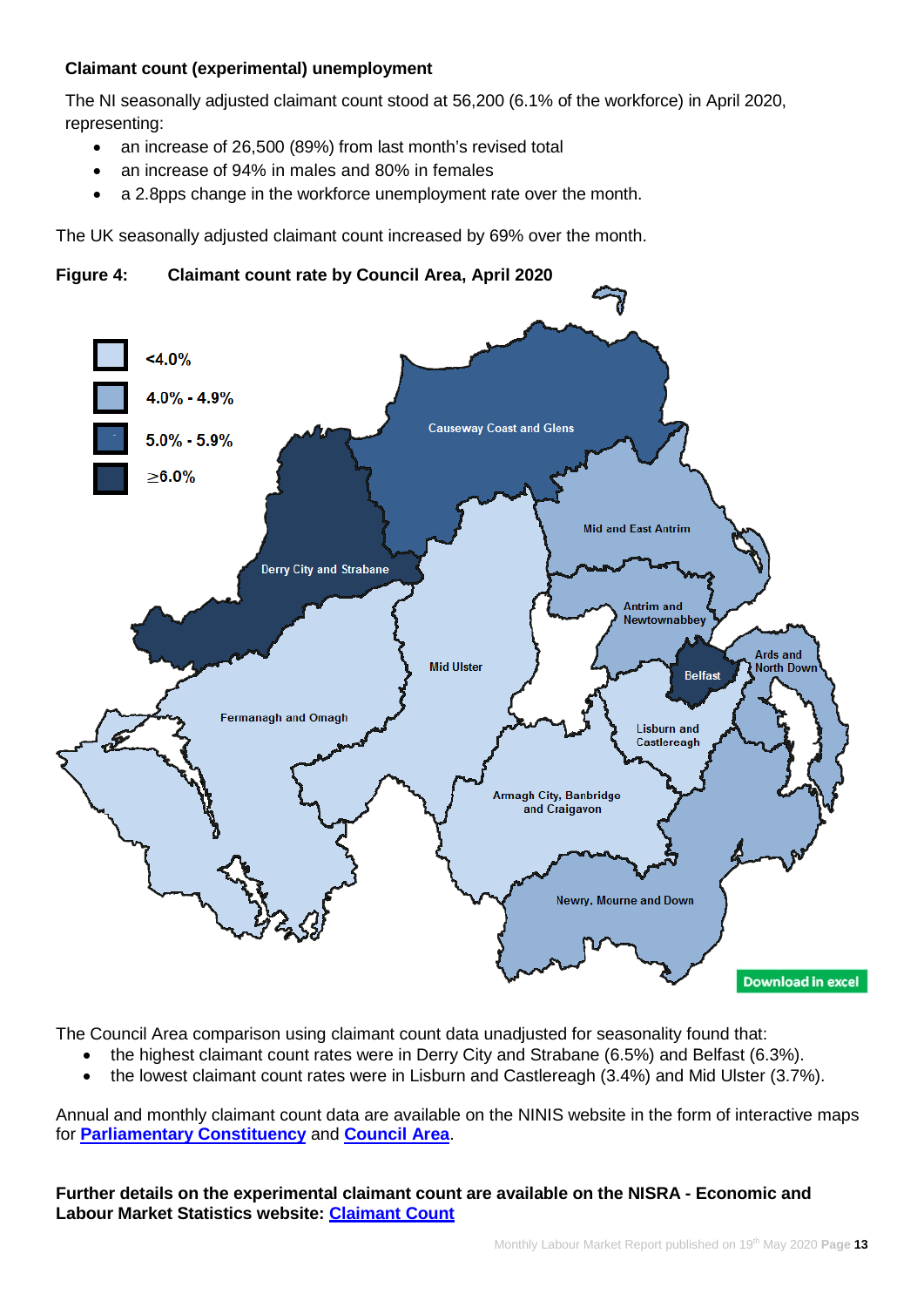# **Redundancies**

Under the Employment Rights (Northern Ireland) Order 1996 (Amended 8 October 2006) companies are only legally required to notify the Department of impending redundancies of 20 or more employees. Companies who propose less than 20 redundancies are not included in the statistics. As a result, the figures provided are likely to be an underestimate of total job losses, however, it is not possible to quantify the extent of the shortfall.

**Redundancies:** Subject to the criteria mentioned above, employers must notify the Department of (a) redundancies proposed and (b) redundancies confirmed. Since all proposed redundancies do not actually take place, the confirmed total provides a better indication of real job losses.

# **Key Findings**

- **117 confirmed redundancies in April 2020**
- **783 redundancies were proposed in April 2020**
- **124 proposed redundancies in the current month up to 18 th May 2020**

# **Figure 5: Confirmed and proposed redundancies – Annual totals, May-Apr 2005 to May-Apr 2020**



Redundancy notification data shows a high degree of correlation between proposed and confirmed redundancies when grouped by year. When compared on a monthly basis the correlation is lower as there is a time lag between proposing and making redundancies. The graph shows the number of proposed redundancies is higher than confirmed redundancies indicating that not all proposed redundancies take place.

The highest number of confirmed redundancies in the 15 year time period above, was recorded in 2008/09 at 4,269. The lowest number of confirmed redundancies took place in the previous year, 2007/08, numbering 1,643. In the year to 30<sup>th</sup> April 2020, 4,585 redundancies were proposed, while in 2008/09 the highest number of proposed redundancies were recorded (5,274).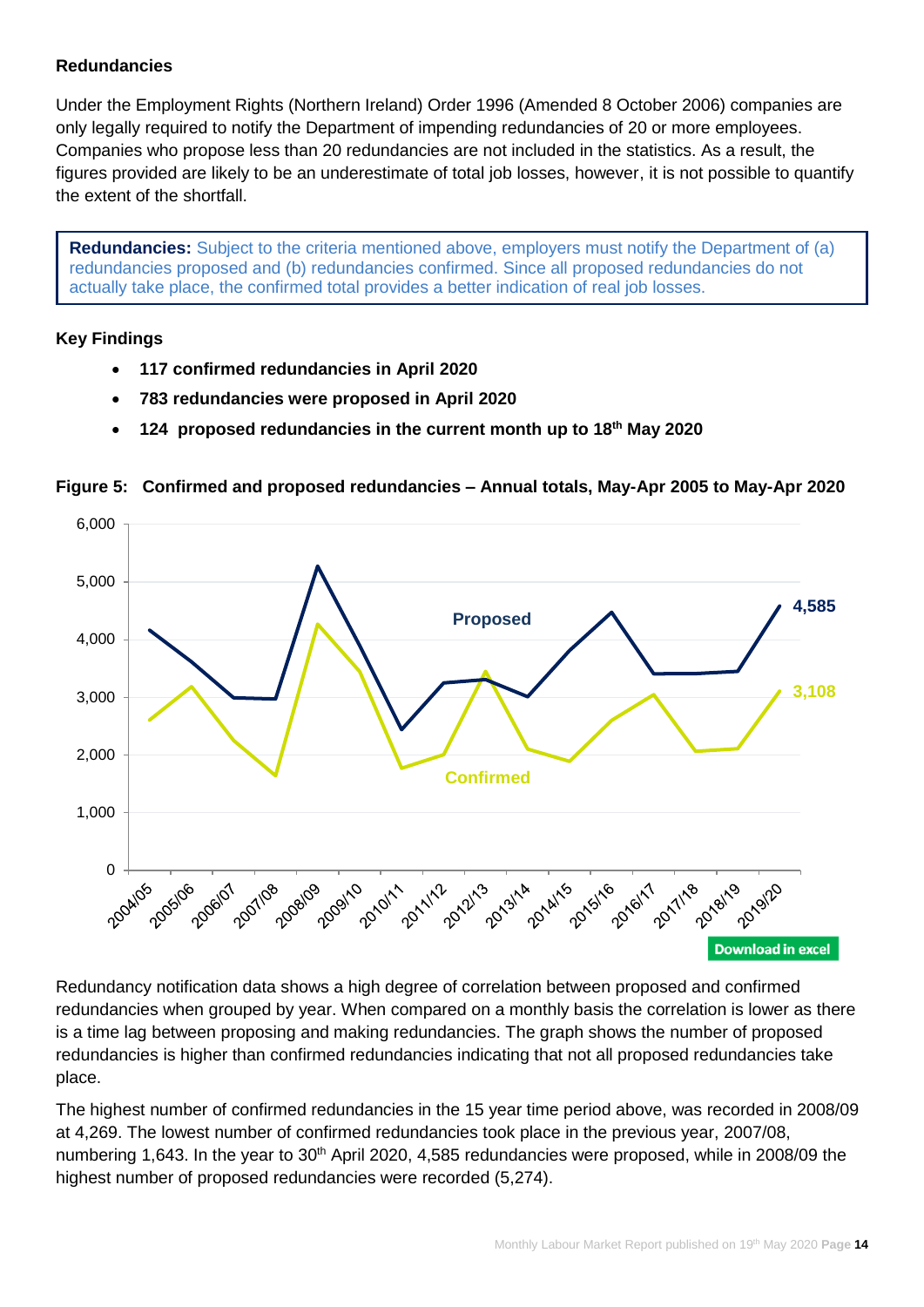# **Confirmed redundancies**

During April 2020, the Department was notified of:

• 117 confirmed redundancies, lower than the previous monthly total of 233.

Over the latest twelve month period there were:

- 3,108 confirmed redundancies, which was an increase of 47% from the previous year (2,112)
- 1,723 (or 55%) confirmed in manufacturing, which was higher than the previous year (986 or 47%)
- 560 (18% of all confirmed redundancies) in the wholesale and retail trade; repair of motor vehicles and motorcycles, which was a higher number than the previous year (541 and 26%)
- a further 207 (7% of all confirmed redundancies) in administrative and support service activities higher than the previous year (125 or 6%).

# **Proposed redundancies**

The most recent data shows, there were:

- 783 proposed redundancies in April, compared with the previous month's total of 557 proposed redundancies.
- 124 proposed redundancies between  $1<sup>st</sup>$  and  $18<sup>th</sup>$  May.

Over the latest twelve month period there were:

- 4,585 proposed redundancies, which was an increase of 33% from the previous year (3,452)
- 2,264 (49%) proposed in manufacturing, which was higher than one year ago (750 or 22%)
- 1,082 (24% of all proposed redundancies) in the wholesale and retail trade; repair of motor vehicles and motorcycles, lower than the previous year (1,474 or 43%)
- a further 352 (8% of all proposed redundancies) in transportation and storage which was higher than the previous year (81 or 2%).

It should be noted that since not all proposed redundancies actually take place, the confirmed total provides a better indication of real job losses.

# **Further information is available on the NISRA - Economic and Labour Market Statistics website: [Redundancies](https://www.nisra.gov.uk/statistics/labour-market-and-social-welfare/redundancies)**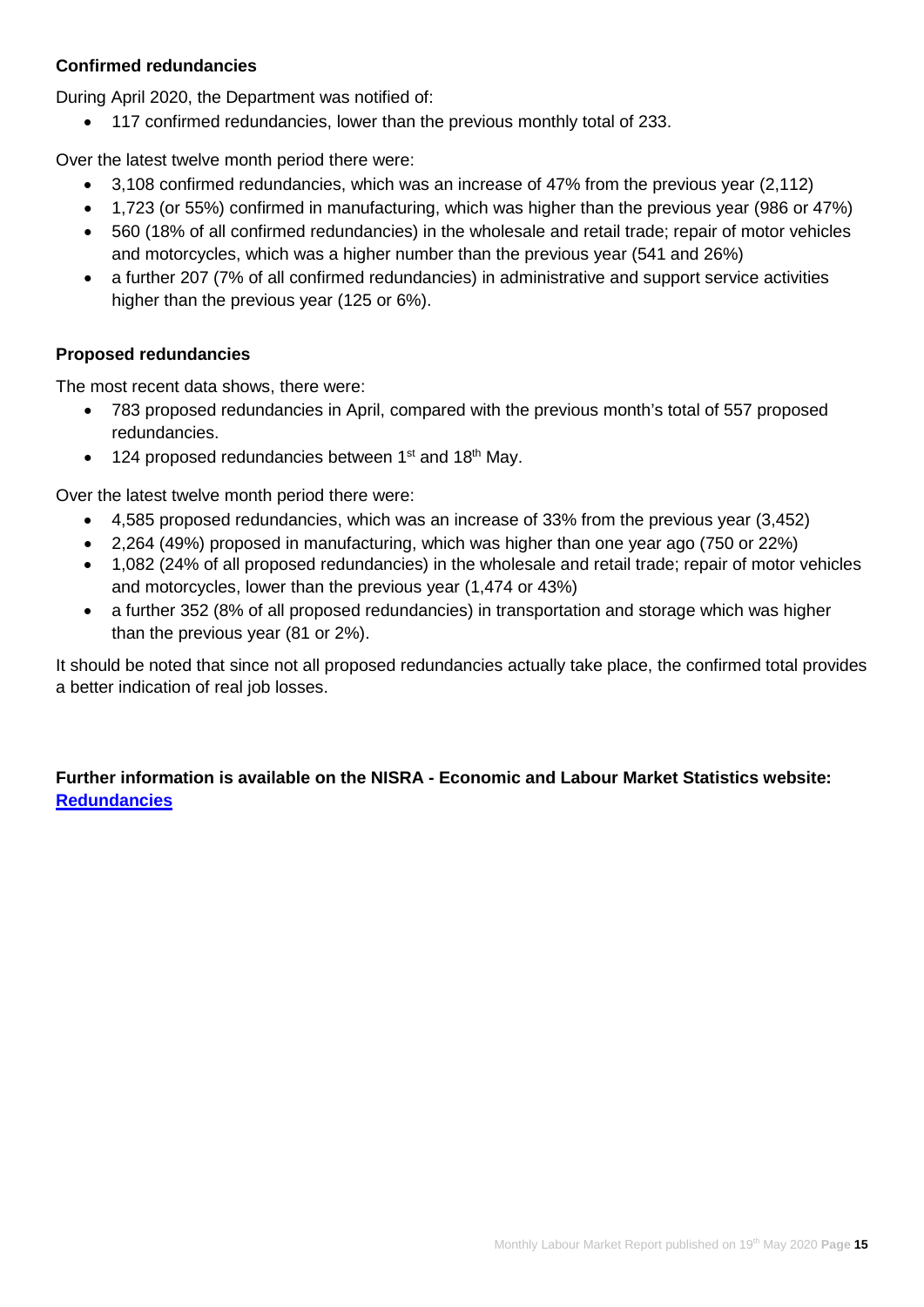# **3** Employment Updated May 2020

# **LFS employment**

**LFS employed:** people aged 16 or over who did at least one hour of paid work in the reference week (whether as an employee or self-employed); those who had a paid job that they were temporarily away from; those on government-supported training and employee programmes and those doing unpaid family work.

*Note: For analysis purposes, numbers refer to people aged 16 and over while rates relate to people aged between 16 and 64 years*

# **Key Findings**

- **The employment rate was unchanged over the quarter and increased over the year to 72.4% (one of the highest rates on record)**
- **NI employment rate remained below the UK average and was the lowest of the twelve UK regions**
- **UK employment rate is at 76.6% (the joint highest on record)**

#### **Figure 6: Seasonally adjusted employment rate (16-64), Jan-Mar 2005 to Jan-Mar 2020**



Figure 6 shows that, over the last 15 years, the NI employment rate has been consistently below the UK average. Although showing a similar trend, the fall in the employment rate in NI between 2008 and 2009 (decrease of approximately 5 percentage points over one year) is steeper than the UK average.

The most recent NI employment rate for those aged 16-64 for the period January - March 2020 was estimated at 72.4%, one of the highest rates on record. Similarly, the UK employment rate for those aged 16-64 was at a joint record high of 76.6%. Increases were experienced in both male and female employment rates over the year.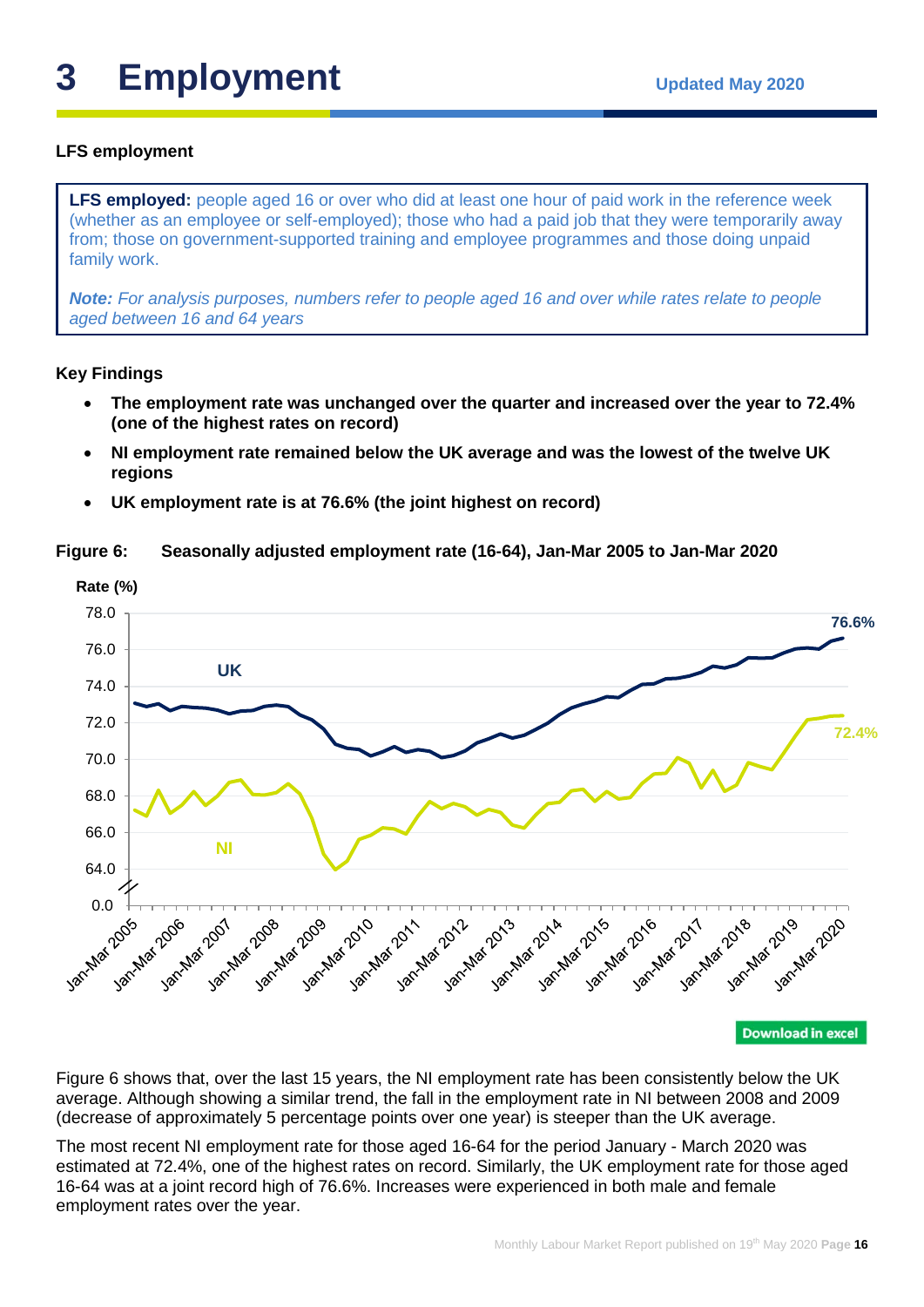# **Employment 16-64**

The most recent NI employment rate for those aged 16-64 for the period January-March 2020 was estimated at 72.4%. This was:

- unchanged over the quarter
- an increase of 1.1pps over the year.

Annual changes by gender included:

- the male (16-64) employment rate (76.7%) increased by 1.9pps over the year
- the female (16-64) employment rate (68.2%) increased by 0.3pps over the year.

# **UK Regional comparison**

The employment rate in NI (72.4%) was:

- below the UK average (76.6%)
- the lowest rate among the twelve UK regions

# **Employment 16+**

The number of persons in employment (16+) during the period January-March 2020 was estimated at 877,000, which was:

- an increase of 1,000 over the quarter
- an increase of 17,000 over the year.

# **Employment by gender**

Of those aged 16+ in employment, 52% (460,000) were male and 48% (417,000) were female. Annual changes by gender included:

- the number of males who were employed increased over the year by 12,000 to 460,000
- the number of females who were employed increased over the year by 5,000 to 417,000.

# **Self-Employment5**

Of those aged 16+ in employment, 15.6% (137,000) were self-employed. Annual changes by gender included:

- the number of males who were self-employed increased over the year by 9,000 to 105,000
- the number of females who were self-employed decreased over the year by 2,000 to 32,000.

**Further information is available on the NISRA - Economic and Labour Market Statistics website: [LFS employment](https://www.nisra.gov.uk/statistics/labour-market-and-social-welfare/labour-force-survey)**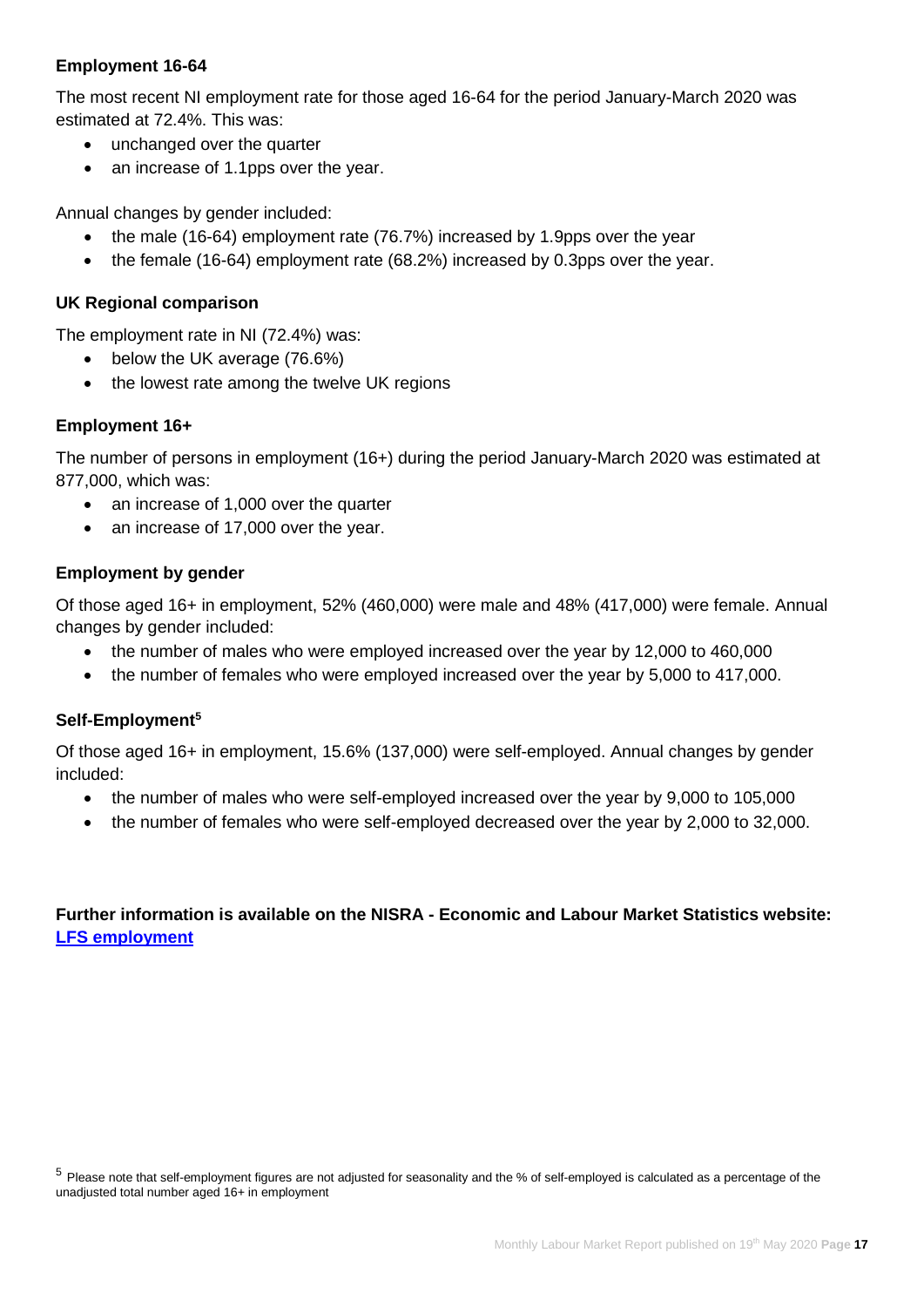# **Quarterly Employment Survey (QES) – First published March 2020**

The QES is a business survey of approximately 6,000 companies that are asked to provide employment data for each of their business activities.

**QES employee:** An employee is defined as anyone aged 16 years or over that is directly paid from a business's payroll for carrying out a full-time or part-time job or being on a training scheme in Northern Ireland.

# **Key Findings**

- **Employee jobs increased over the quarter and year to a record high in December 2019**
- **Private sector employee jobs decreased marginally over the quarter and increased over the year**
- **Public sector employee jobs increased over both the quarter and the year**



# **Figure 7: Index of Employee Jobs, December 2009 to December 2019**

#### **Figures are indexed to December 2009**

Figure 7 shows the estimated seasonally adjusted employee jobs, indexed to allow comparison between NI and the UK.

The UK reached its lowest point in December 2010, more than a year before the NI low in March 2012. There ae now 92,860 more employee jobs in NI since March 2012, and 3,645,000 more jobs in the UK since December 2010.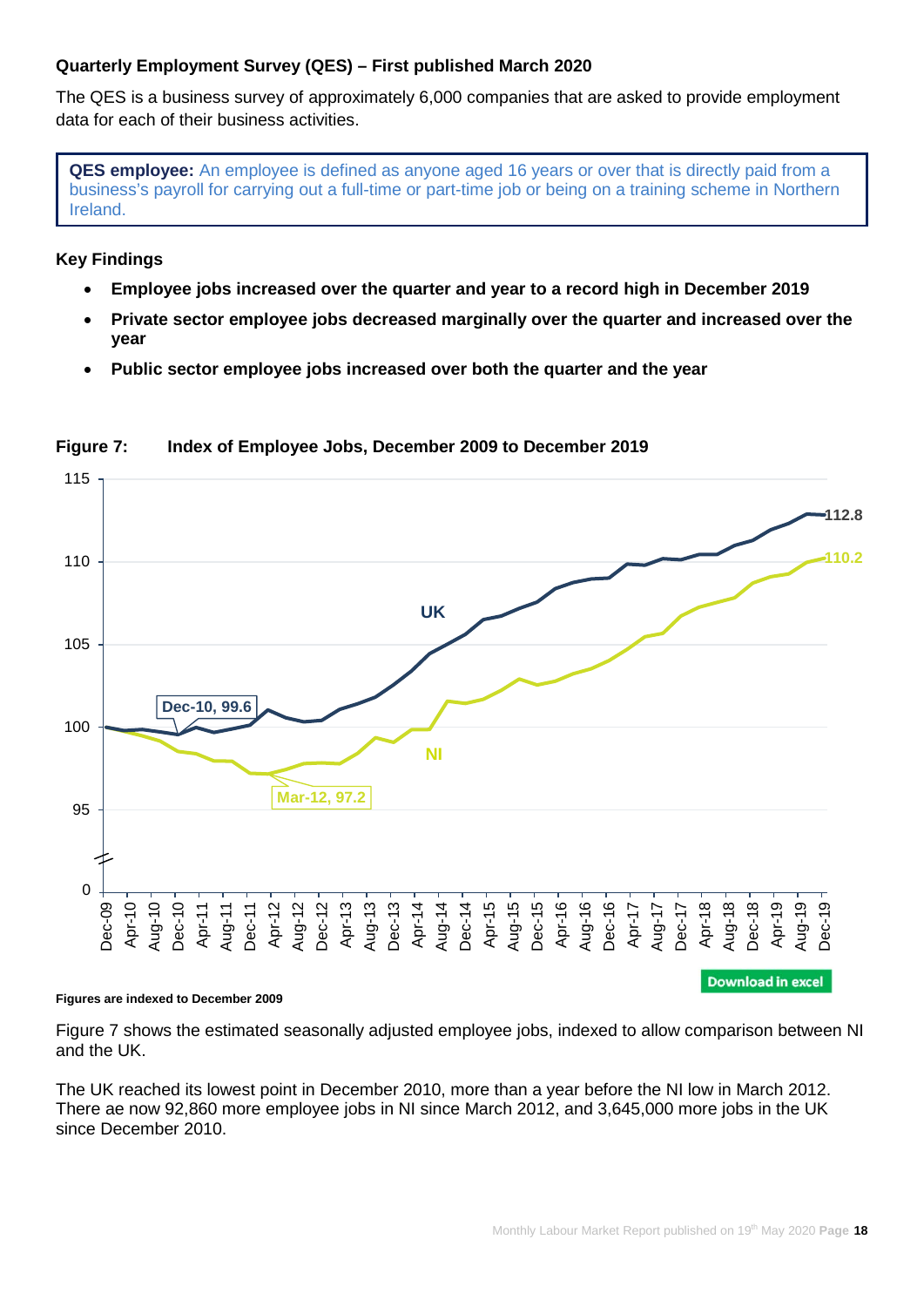# **Employee Jobs**

The seasonally adjusted employee jobs total in Northern Ireland at December 2019 was 784,140, which was:

- an increase of 0.2% (1,790 jobs) over the quarter from the revised September 2019 estimate of 782,350.
- an increase of 1.4% (10,730 jobs) over the year from the revised December 2018 estimate of 773,410.
- Neither the quarterly nor the annual changes in employee jobs were statistically significant.

# **Employee jobs by sector**

The seasonally adjusted quarterly change consisted of:

- increases in the services (0.5% or 3,330 jobs) and other industries sectors (0.5% or 110 jobs).
- decreases in the manufacturing (-1.4% or -1,210 jobs) and construction sectors (-1.3% or -450 iobs).
- a decrease of 0.1% (-430 jobs) in the private sector.
- an increase of 0.5% (960 jobs) in the public sector.

Over the year to December 2019:

- increases were seen in the manufacturing (0.4% or 380 jobs), services (1.6% or 9,980 jobs) and other industries sectors (1.8% or 420 jobs).
- the construction sector decreased by 0.2% (-50 jobs).
- the private sector increased by 1.2% (6.810 jobs).
- the public sector increased by 1.8% (3,710 jobs).

Private sector jobs decreased marginally over the quarter (-0.1% or -430 jobs) and increased over the year (1.2% or 6,810 jobs).

Public sector jobs increased over the quarter (0.5% or 960 jobs) and the year (1.8% or 3,710 jobs). There are now 16,510 fewer public sector jobs than the series peak in September 2009 (-7.2%).

# **Further information is available on the NISRA - Economic and Labour Market Statistics [website](https://www.nisra.gov.uk/statistics/labour-market-and-social-welfare/quarterly-employment-survey) and further breakdowns of employee jobs by geography and industry are available from the [Business](https://www.nisra.gov.uk/statistics/annual-employee-jobs-surveys/business-register-and-employment-survey)  [Register and Employment Survey.](https://www.nisra.gov.uk/statistics/annual-employee-jobs-surveys/business-register-and-employment-survey)**

# **Comparisons between LFS Employment and QES Employee Jobs**

The concept of employment (measured by the LFS as the number of people in work) differs from the concept of jobs, since a person can have more than one job, and some jobs may be shared by more than one person.

The LFS and QES measure employment in different ways. The LFS is a sample survey carried out by interviewing individuals about their personal circumstances and work. The QES is a quarterly survey of businesses which provides short term employee jobs estimates for Northern Ireland. It surveys all public sector jobs, all private sector firms with 25 or more employees, all businesses with more than one industry activity and a representative sample of smaller firms. LFS employment figures are based on a rolling three month period and QES measures the number of jobs on a particular day.

LFS employment includes those who are employed, self-employed, unpaid family workers and those on Government supported training programmes. QES employee jobs include full-time and part-time jobs and those on a training scheme and excludes self-employed.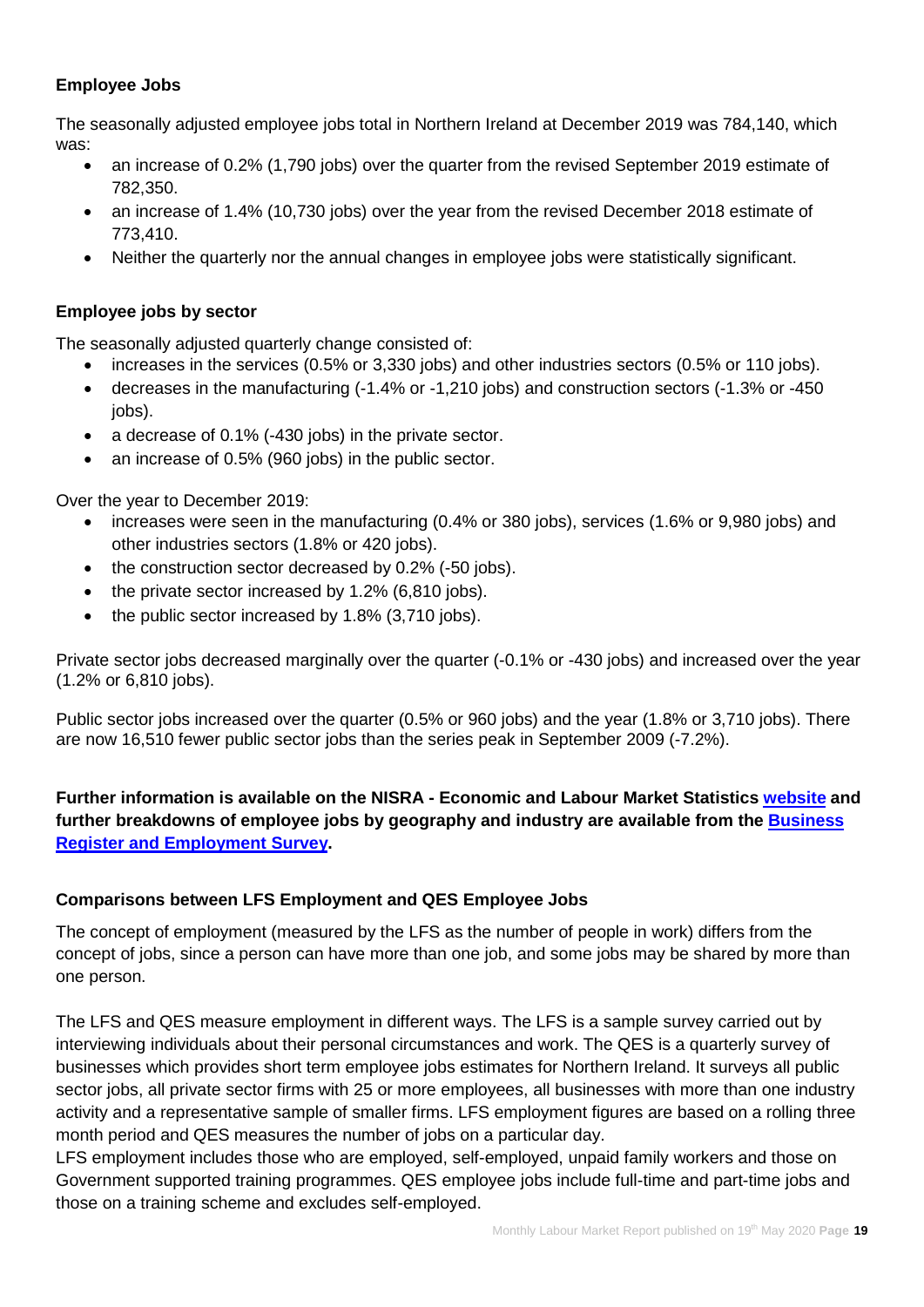# **Vacancies First published February 2020**

Headline figures are presented for vacancies notified to the Department for Communities (DfC). A small proportion of vacancies notified are based in the UK mainland or in the Republic of Ireland. The statistics do not represent the total unsatisfied demand for staff by employers. This provides a partial picture of the true number of vacancies, as employers may advertise by other means and do not have to notify DfC of their vacancies. The 2016 Employer Skills Survey (ESS) estimated that administrative data sources account for approximately 55% of vacancies.

Vacancies in a given month relate to those on the count date, are not seasonally adjusted and are subject to revision in the following periods.

**Please note:** Due to the impact of coronavirus (COVID-19) on the availability of staff to access data streams, quality assure its production and release, a decision has been taken by DfC to delay the publication of the Statistical Bulletin for the 2019/20 Financial Year until normal business practices resume. For more information about vacancies data and publication dates, please see the Department for Communities website at [https://www.communities-ni.gov.uk/topics/statistics-and-research/labour-market](https://www.communities-ni.gov.uk/topics/statistics-and-research/labour-market-information)[information.](https://www.communities-ni.gov.uk/topics/statistics-and-research/labour-market-information)

Full-time vacancies: Full-time vacancies include any vacancy 30 hours or over per week.

**Part-time vacancies:** Part-time vacancies include any vacancy between 1 and 29 hours per week.

**Casual vacancies:** Casual vacancies are vacancies where no regular hours are guaranteed.

# **Key Findings**

- **There were 19,221 vacancies notified during October-December 2019. This includes full-time, part-time and casual vacancies.**
- **71% of vacancies were full-time**

# **Figure 8: Monthly Notified Vacancies, December 2014 to December 2019**



Figures in the above graph are not National Statistics.

(1) Monthly notified vacancies are all new vacancy positions notified to Department for Communities. All statistics are derived from data extracted from the Department for Communities Client Management System (CMS).

(2) Vacancies data is published quarterly and reported by financial year. Data for October-December 2019 was published in January 2020.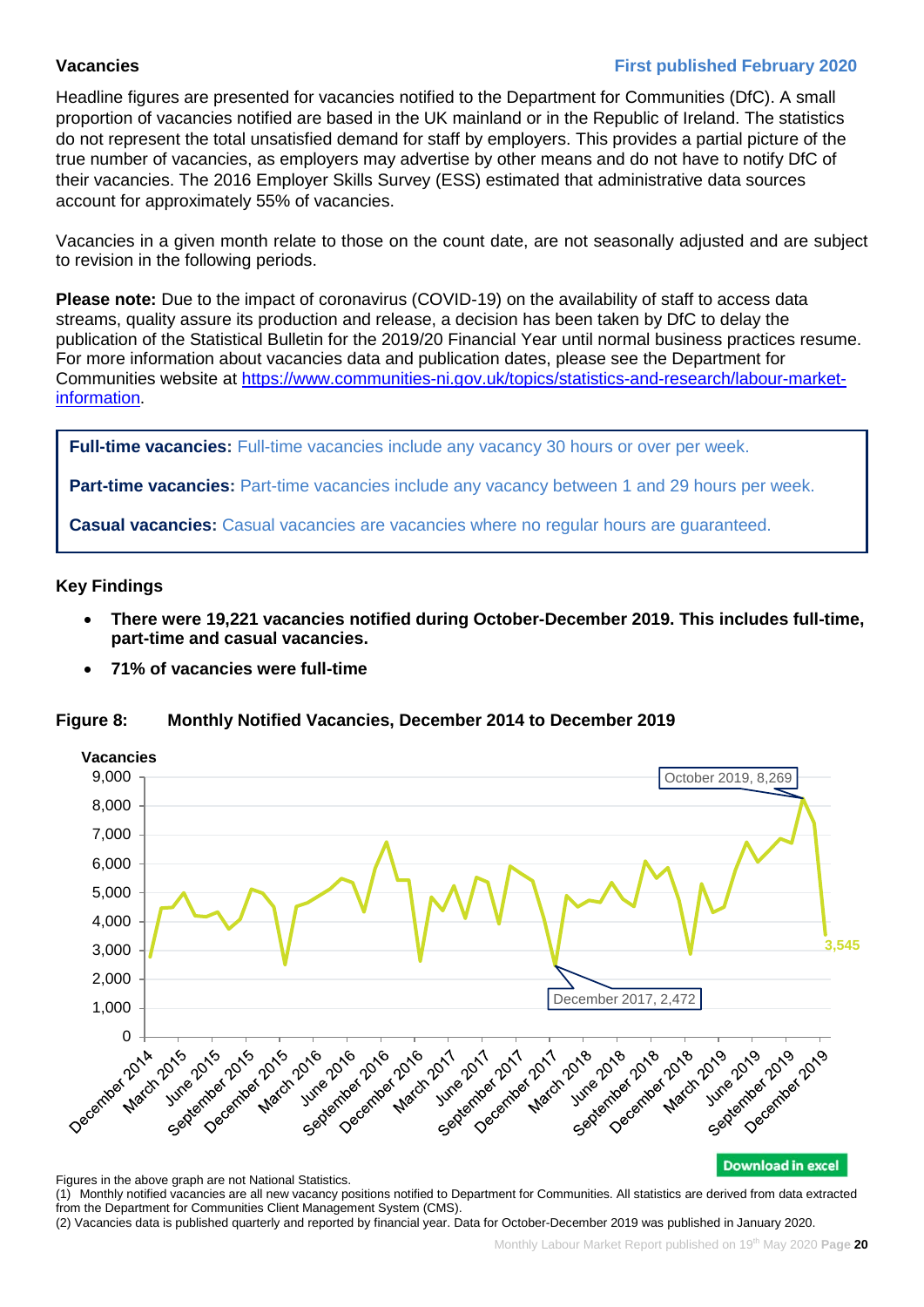The number of vacancies notified to Jobs and Benefits Offices/ Job Centres/ DfC display a seasonal trend, with peaks in the months preceding December and troughs in December each year. Despite these seasonal fluctuations, the number of vacancies between 2014 and 2018 centred around 5,000 per month.

An upward trend is evident in the number of vacancies notified during most of 2019, with the predicted seasonal trough occurring in December. Caution should be taken when comparing these figures to the previous year due to centralisation of the vacancy management process which began on 1<sup>st</sup> January 2019.

# **Further breakdowns and background notes are available on the DfC website: [DfC Statistics](https://www.communities-ni.gov.uk/topics/statistics-and-research/labour-market-information)**

#### **UK-wide Vacancy Statistics**

UK-level statistics are available on the ONS website: [ONS Statistics](https://www.ons.gov.uk/employmentandlabourmarket/peopleinwork/employmentandemployeetypes/bulletins/jobsandvacanciesintheuk/latest) and [ONS Vacancy Survey](https://www.ons.gov.uk/surveys/informationforbusinesses/businesssurveys/vacancysurvey)  [Methodology.](https://www.ons.gov.uk/surveys/informationforbusinesses/businesssurveys/vacancysurvey)

Vacancy statistics at the UK level are based on a business survey. Estimates show the number of vacancies had been generally increasing in the UK since 2012, however, the number has been falling since early 2019.

The most recent figures (for the February-April period) were released on the 19<sup>th</sup> May 2020 and are available from the [ONS website.](https://www.ons.gov.uk/employmentandlabourmarket/peopleinwork/employmentandemployeetypes/bulletins/jobsandvacanciesintheuk/latest)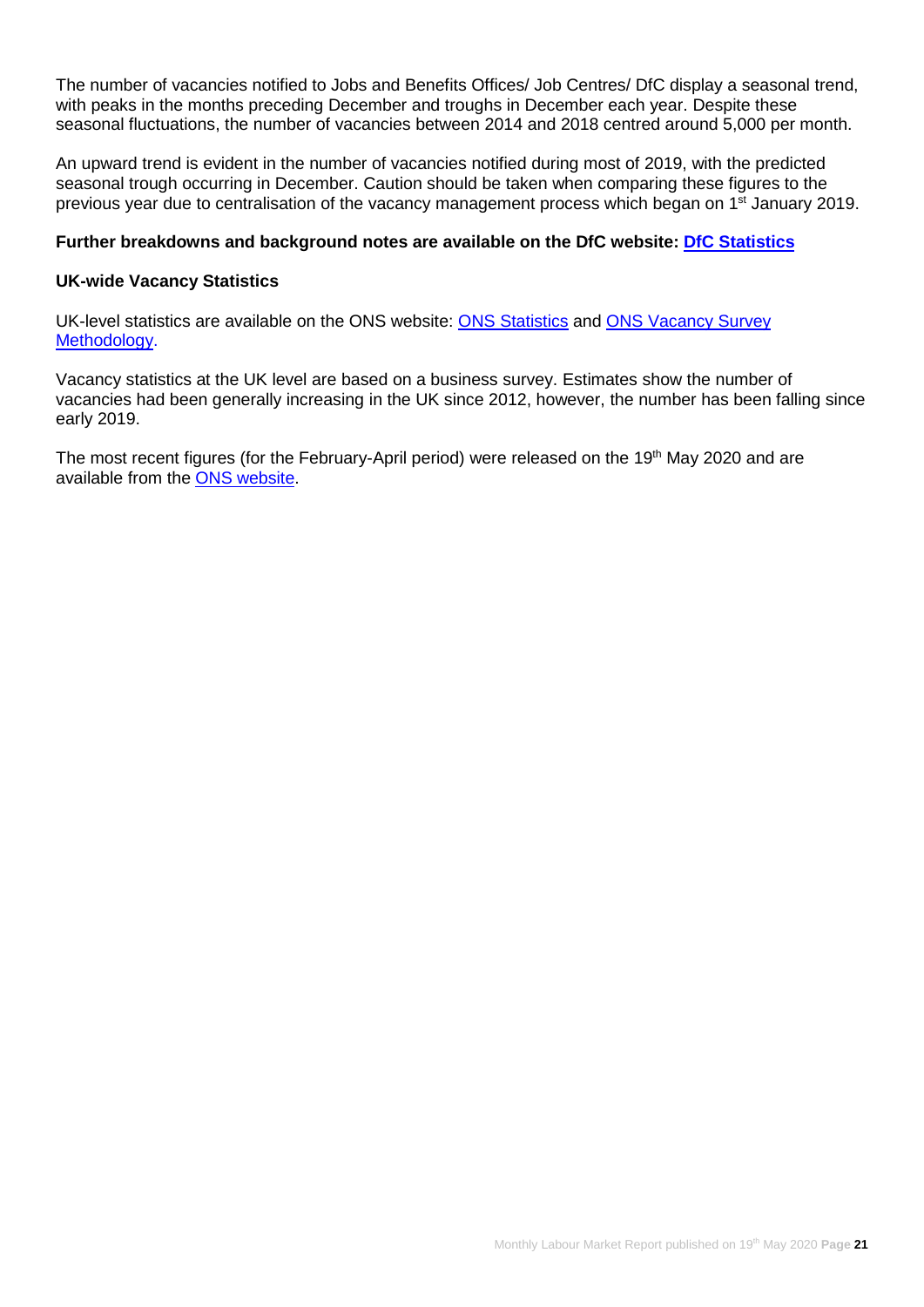# **LFS economic inactivity**

**Economically inactive:** people who are neither in employment nor unemployed on the ILO measure. This group includes all those who are looking after a home, long term sick or disabled, students and retired.

# **Key Findings**

- **The economic inactivity rate was unchanged over the quarter and decreased over the year to 25.8% (one of the lowest rates on record)**
- **NI economic inactivity remains the highest of the twelve UK regions**



**Figure 9: Seasonally adjusted economic inactivity rates (16-64), Jan-Mar 2005 to Jan-Mar 2020**

Figure 9 shows that, over the last 15 years, economic inactivity in NI has been consistently higher than the UK average. Economic inactivity peaked in NI during this time period in 2009 at over 31% compared to the peak in the UK as a whole at 23.6% in 2010. During the past 10 years, the UK inactivity rate has mostly been on a downward trend while there is a clear trend of decreasing economic inactivity in NI since 2017.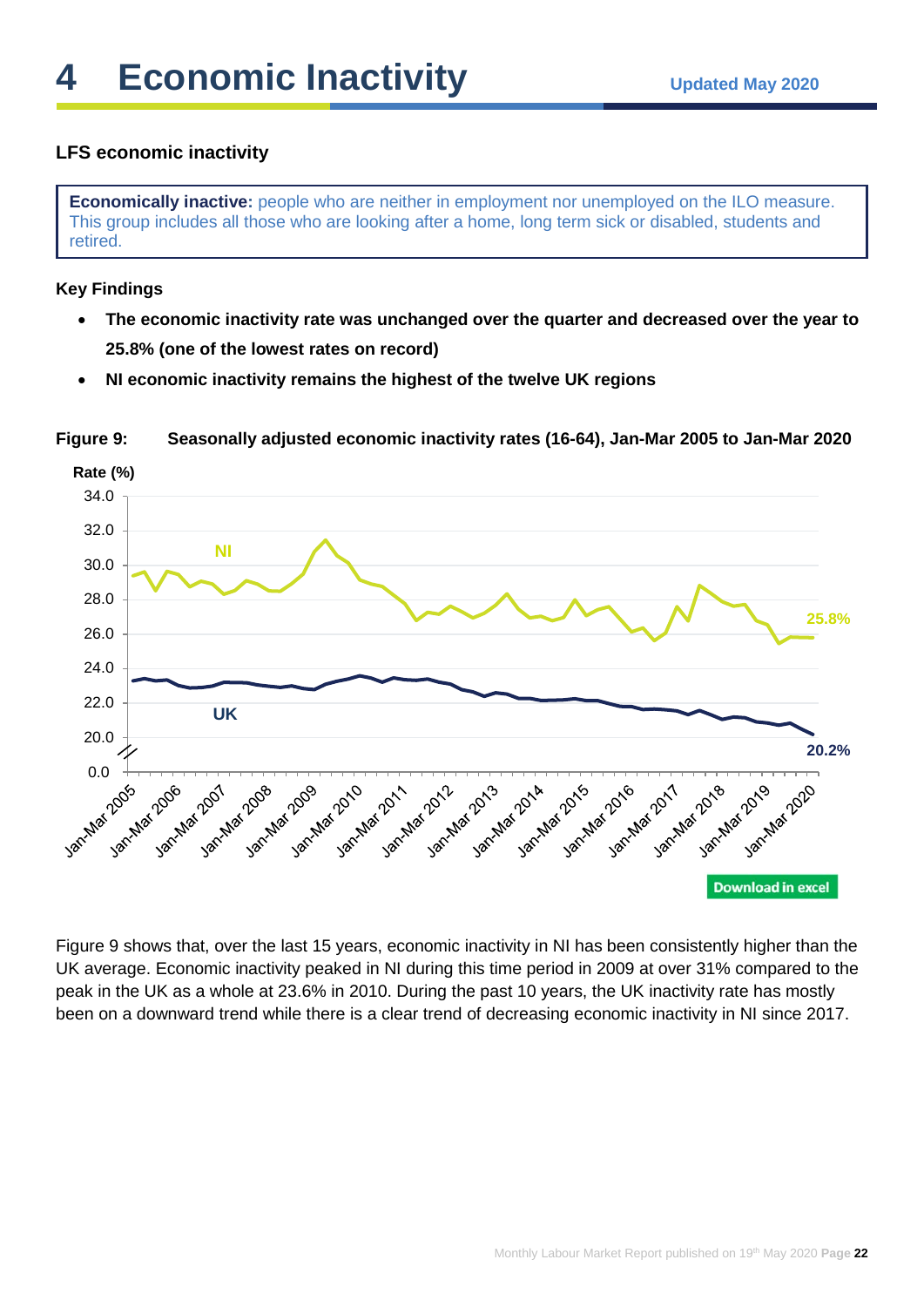# **Economically inactive**

The seasonally adjusted economic inactivity rate (aged 16-64) for January-March 2020 was estimated at 25.8%, which was:

- unchanged over the quarter
- a decrease of 0.7pps over the year.

The number of economically inactive persons (aged 16-64) was estimated at 301,000, which was:

- unchanged over the quarter
- a decrease of 9,000 over the year.

# **UK Regional comparison**

The NI economic inactivity rate for those aged 16-64 stood at 25.8%. This was:

- higher than the UK average rate (20.2%)
- the highest of the twelve UK regions.

# **Further information is available on the NISRA - Economic and Labour Market Statistics website:**

**[LFS Economic Inactivity](https://www.nisra.gov.uk/statistics/labour-market-and-social-welfare/labour-force-survey)**

**[Economic Inactivity in Northern Ireland topic paper](https://www.nisra.gov.uk/news/economic-inactivity-northern-ireland)**

**[Women in Northern Ireland](https://www.nisra.gov.uk/news/women-northern-ireland-2018)**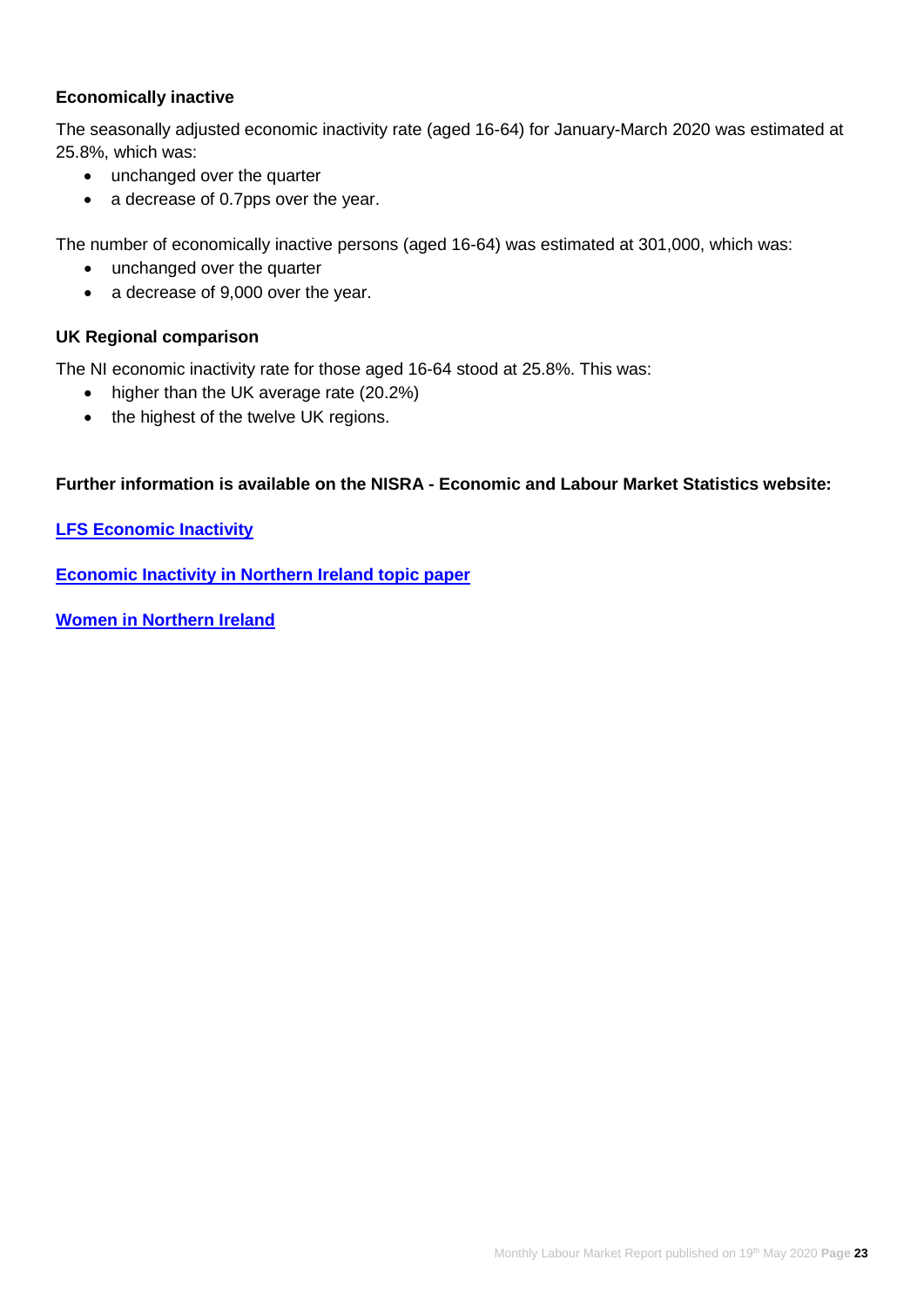# **Experimental Median monthly earnings from HMRC PAYE Real Time Information System**

**HM Revenue and Customs' (HMRC's) Pay As You Earn (PAYE) Real Time Information (RTI) system** is the system employers use to take Income Tax and National Insurance contributions before they pay wages to employees. These data relate to employees paid by employers only, and do not include self-employment income. Data are based on where employees live and not the location of their place of work within the UK. Data are seasonally adjusted but not adjusted for inflation.

The HMRC PAYE covers the whole employee population rather than a sample of employees or companies. The data are classed as [Experimental Statistics](https://www.ons.gov.uk/methodology/methodologytopicsandstatisticalconcepts/guidetoexperimentalstatistics) as the methodologies used to produce the statistics are still in their development phase. As a result, the series are subject to revisions.

**Median** measures the amount earned by the average employee, i.e. the level of earnings at which half the population are above and half the population are below.

*Note: The percentage change of the median has been calculated using rounded figures.* 

#### **Key Findings**

- **Median monthly pay for NI employees in the three months to March 2020 was £1,715**
- **(Nominal) growth in median pay over the quarter to March was 1.5%**
- **Growth in median pay in the three months to March 2020 compared to same period last year was 3.3%**



**Figure 10: Median Pay from PAYE RTI three month average, Jul-Sep 2014 – Jan-Mar 2020**

Data from the latest HMRC PAYE RTI show that:

- NI had a median pay of £1,715 in the three months to March 2020, which was an increase of 1.5% on the previous three months and an increase of 3.3% on the same time last year.
- UK had a median pay of £1,851 in the three months to March 2020, which was an increase of 0.8% on the previous three months and an increase of 3.5% on the same time last year.
- NI had the lowest median pay (£1,715) in the three months to March 2020 of the 12 UK regions and London had the highest (£2,239).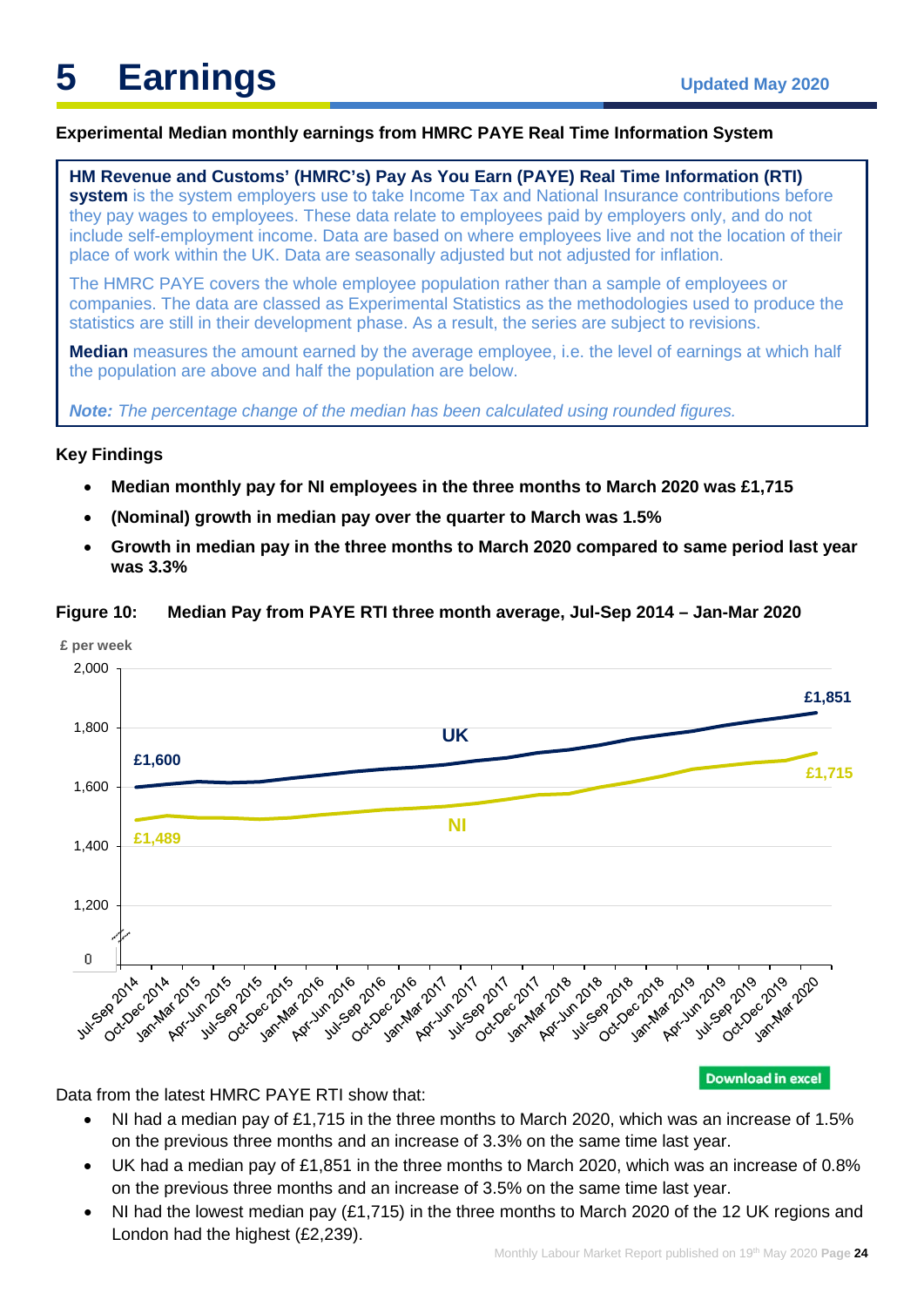# **Difference between PAYE and ASHE estimates.**

Estimates from ASHE are the principal source of employee earnings information and are National Statistics. Estimates from PAYE provide a more timely indication of employee earnings trends and are still in the development stage. Estimates from PAYE are classed as Experimental Statistics.

ASHE is based on 1% sample of employees and produced on an annual basis, using a reference day in April. It can be used to analyse earnings by industry, occupation, geography, sex, and full- or part-time status. Headline statistics focus on gross weekly earnings for full-time employee jobs on adult rates of pay whose pay in the reference period was unaffected by absence. PAYE does not differentiate based on fulltime or part-time job status, and includes those whose work was affected by absence. PAYE also measures pay per person which can include pay from more than one job, while ASHE measures pay per job.

The most comparable statistic to median earnings from PAYE is ASHE data on median gross weekly earnings of all employees surveyed, including those who work part-time. A comparison of ASHE and PAYE data based on April data in both sources shows that PAYE is typically lower, though both show the same trend. Likely reasons for this is that ASHE excludes workers whose pay is affected by absence and those not on adult rates of pay, while PAYE includes these. Further details have been published by [HMRC and](https://www.ons.gov.uk/employmentandlabourmarket/peopleinwork/earningsandworkinghours/articles/newmethodsformonthlyearningsandemploymentestimatesfrompayasyouearnrealtimeinformationpayertidata/december2019)  **[ONS](https://www.ons.gov.uk/employmentandlabourmarket/peopleinwork/earningsandworkinghours/articles/newmethodsformonthlyearningsandemploymentestimatesfrompayasyouearnrealtimeinformationpayertidata/december2019)** 

**Further information on UK monthly pay, UK Pay distribution, methodology, data source, collection and coverage of the PAYE RTI data can be found on the [ONS website.](https://www.ons.gov.uk/employmentandlabourmarket/peopleinwork/earningsandworkinghours/bulletins/earningsandemploymentfrompayasyouearnrealtimeinformationuk/july2014tojanuary2020)**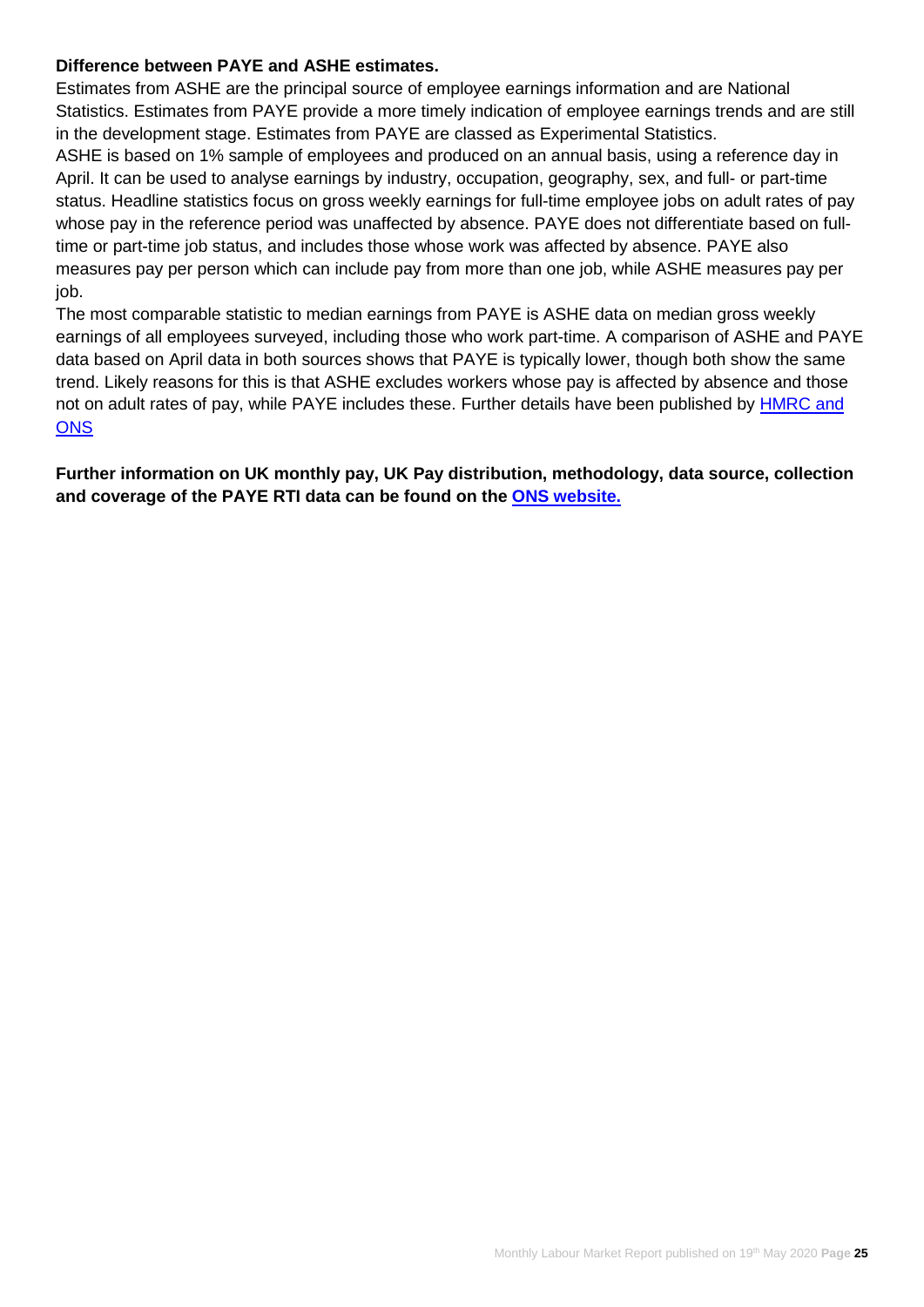# **Annual Survey of Hours and Earnings (ASHE)**

ASHE is a UK wide survey that provides a wide range of information on hourly, weekly and annual earnings by age, gender, work pattern, industry and occupation including public and private sector pay comparisons. The sample used comprises approximately 1% of all employees in NI who were covered by Pay As You Earn (PAYE) schemes.

**Gross weekly pay** includes basic pay, overtime pay, commissions, shift premium pay, bonus or incentive pay and allowances, and is before deductions for PAYE, National Insurance, pension schemes, student loan repayments and voluntary deductions.

**Median** measures the amount earned by the average individual, i.e. the level of earnings at which half the population are above and half the population are below.

**Full-time employee** is defined as anyone aged 16 years or over that is directly paid from a business's payroll for carrying out more than 30 paid hours per week (or 25 or more for the teaching professions).

**Gender pay gap:** The headline measure is calculated as the difference between the median full-time hourly earnings (excluding overtime) of males and females, as a proportion of median full-time hourly earnings (excluding overtime) of males earnings.

# **Key Findings**

- **Weekly earnings in NI increased by £16.80 (3.3%) over the year and by £16.60 (2.9%) in the UK**
- **Real earnings increased over the year (1.2%) and have almost returned to 2009 levels**
- **Median public sector earnings were almost a third higher than private sector earnings**
- **2019 was the tenth year where full-time females in NI earned at least as much as full-time males on average**

**Figure 11: Median gross weekly earnings for full-time employees in NI and the UK, April 1999-April 2019**



*Note: there were a number of methodological changes during the series in 2004, 2006 and*  **Download in excel** *2011 – see Section 4 of the [Annual Survey of Hours and Earnings](https://www.nisra.gov.uk/system/files/statistics/NI-ASHE-Bulletin-2019.PDF) publication for further information*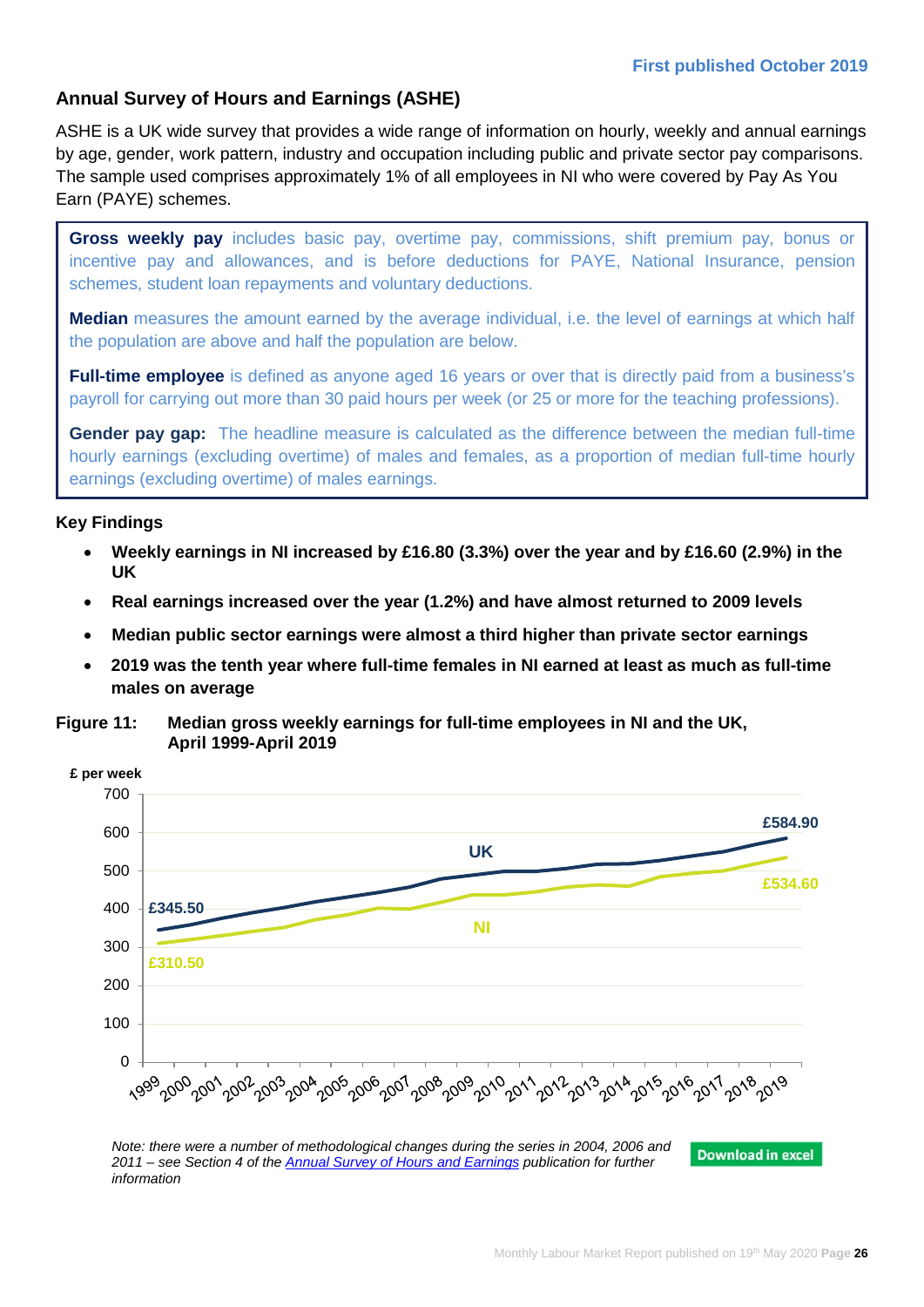Over the last 20 years, the median gross weekly earnings for full-time employees has increased by an average of £11 each year in NI. At April 2019, weekly earnings:

- were £535, £50 (8.6%) lower than the UK median (£585)
- were the second lowest of the 12 UK regions
- increased by more (3.3%) than the equivalent UK median (2.9%), however, had the joint third smallest increase of the UK regions over the year.
- when adjusted for inflation, increased by 1.2%, similar to the increase of 1.3% recorded the previous year and larger than the increase in the UK (0.9%)
- in the private sector increased by 3.4% over the year, while public sector weekly earnings increased by 0.7%
- in the public sector (£625) were 31% higher than in the private sector (£479).

Hourly earnings (excluding overtime) from the 2019 ASHE show that:

- the gender pay gap for full-time employees in NI is negative (2.9% in favour of females)
- females who work full-time earned 37p per hour more on average than males (£13.13 per hour compared to £12.76 per hour for males)
- in the UK full-time females (£13.97) earned less than full-time males (£15.34) on average; a gender pay gap of 8.9% in favour of males.

**Further information is available on the NISRA - Economic and Labour Market Statistics website: [Annual Survey of Hours and Earnings](https://www.nisra.gov.uk/statistics/labour-market-and-social-welfare/annual-survey-hours-and-earnings)**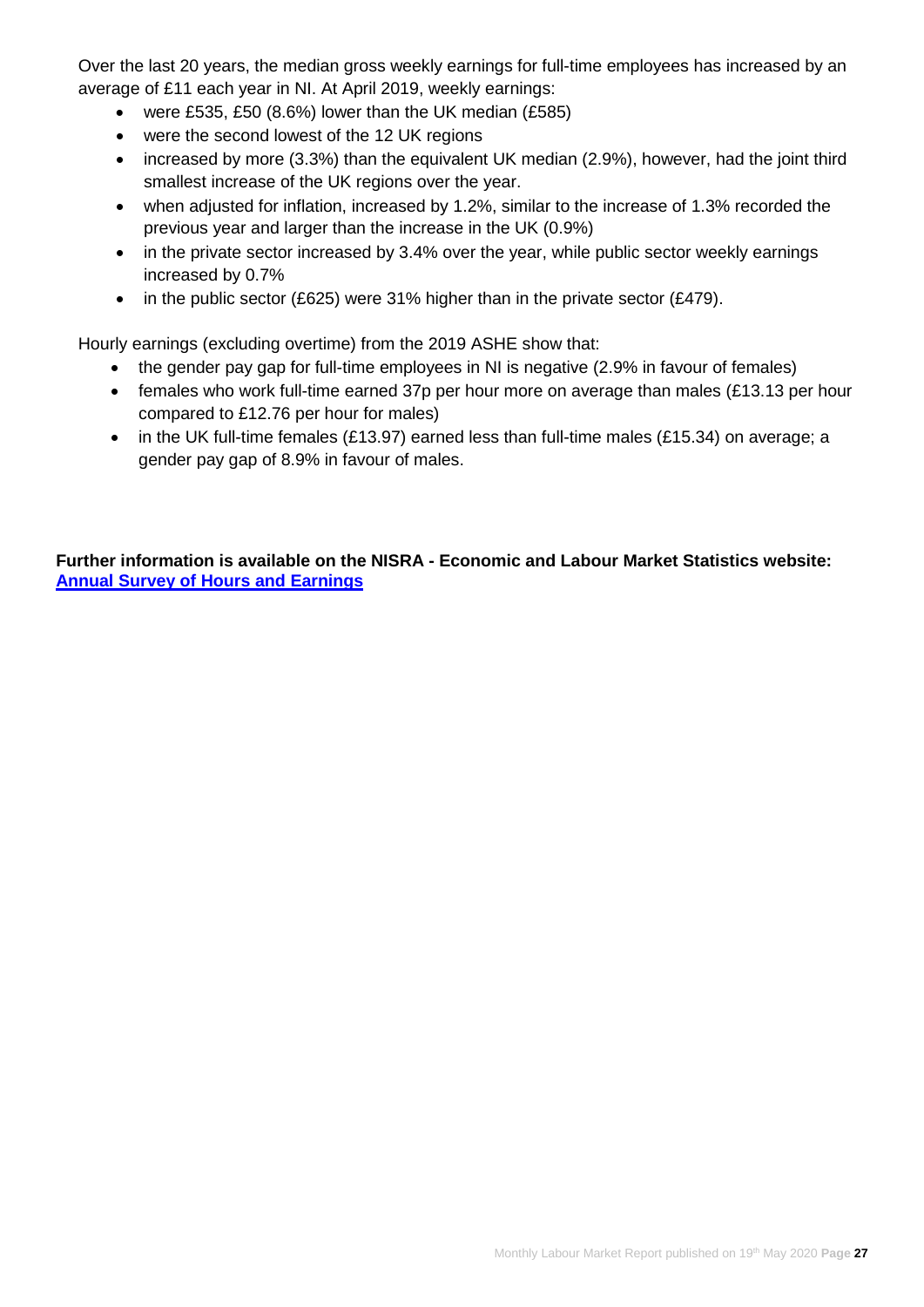# **LFS unemployment**

The definition of unemployment used in the Labour Force Survey (LFS) is in accordance with that of the International Labour Organisation (ILO). The ILO unemployed includes those without a job who were able to start work in the two weeks following their LFS interview and had either looked for work in the four weeks prior to interview or were waiting to start a job they had already obtained.

The definition of unemployment rate is the percentage of economically active people who are unemployed.

Please note that it is possible for the number of unemployed to increase and the unemployment rate to fall during the same period, as the latter measure is a ratio e.g. if the number of economically active has increased at a faster rate than the number unemployed, the unemployment rate will fall.

# **LFS employment**

The definition of ILO employed applies to anyone (aged 16 or over) who has carried out at least one hour's paid work in the week prior to interview, or has a job they are temporarily away from (e.g. on holiday). Also included are people who do unpaid work in a family business and people on Government-supported employment training schemes.

The definition of employment rate is the percentage of all working age (16-64) people who are employed.

The ILO measures are particularly useful for examining short term and long term trends over time and key LFS time series data are available both seasonally adjusted and unadjusted.

# **LFS economic inactivity**

Economic inactivity is defined as those individuals who are neither in employment nor unemployed as determined by the ILO measure. This economic status includes all those who are looking after a home, are long term sick or disabled, are students or are retired.

# **Reporting Change and Sampling variability**

Reported change is calculated using unrounded data and is presented to 1 decimal place. When a change is less than 0.05pps, it is rounded to 0.0pps and the data is reported as unchanged. 'Over the quarter' refer to comparisons between the latest quarterly estimates for the period January-March 2020 and the quarter previous to that (i.e. October-December 2019). 'Over the year' refer to comparisons between the latest quarterly estimates for the period January-March 2020 and those of the corresponding quarter one year previously (i.e. January-March 2019).

The LFS is a sample survey and, as such, estimates obtained from it are subject to sampling variability. If we drew many samples, each would give a different result. Table 2 shows the sampling variability of the estimates, and quarterly and annual changes using 95% confidence intervals. We would expect that in 95% of samples the range would contain the true value. The final column contains the confidence interval that can be used when assessing change between two independent samples. Due to the LFS five wave structure, this means it can be used to assess changes over six quarters or more. The confidence intervals have been calculated using data that are not seasonally adjusted, with the relevant sampling errors produced then applied to the seasonally adjusted data.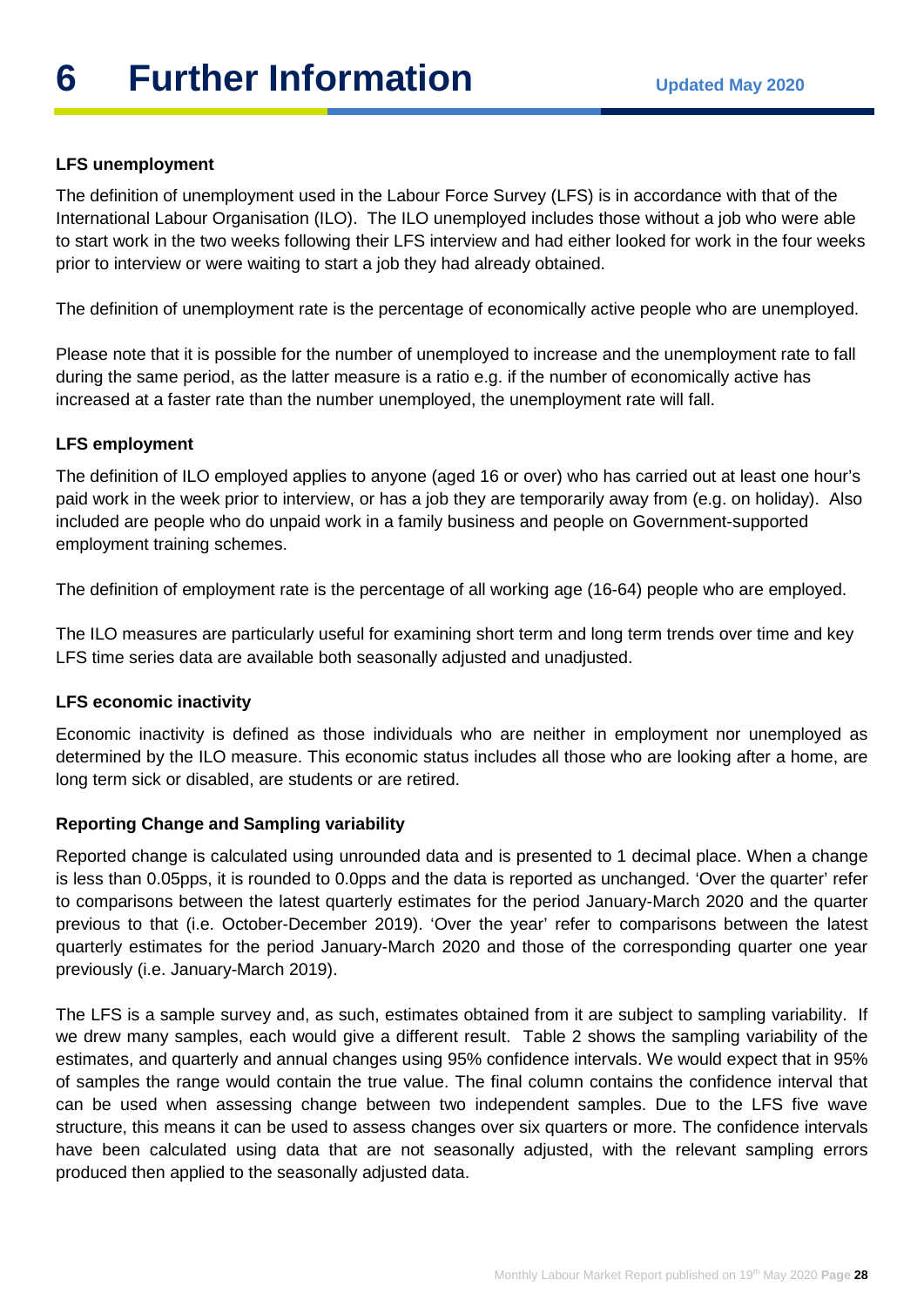If the 'quarterly or annual change' of an estimate is larger than the 'confidence interval around the change', the change is statistically significant. If none of the reported changes over the year or the quarter were statistically significant, then the recorded changes did not exceed the variability expected from a sample survey of this size.

# **Table 2: Sampling variability of labour market estimates**

| January-March<br>2020                    | <b>Estimate</b> | <b>Confidence</b><br>interval<br>around<br>estimate | Change<br>over<br>quarter | Confidence<br>interval<br>around<br>quarterly<br>change | Change<br>over year | <b>Confidence</b><br>interval around<br>annual change | <b>Confidence</b><br>interval<br>around<br>change |
|------------------------------------------|-----------------|-----------------------------------------------------|---------------------------|---------------------------------------------------------|---------------------|-------------------------------------------------------|---------------------------------------------------|
| Unemployment <sup>1</sup>                | 21,000          | $+/-5,000$                                          | 0                         | $+/-5,000$                                              | $-4,000$            | $+/-7,000$                                            | $+/-8,000$                                        |
| Employment <sup>2</sup>                  | 877,000         | $+/-20,000$                                         | 1,000                     | $+/-18,000$                                             | 17,000              | $+/-26,000$                                           | $+/-28,000$                                       |
| Economically<br>inactive <sup>2</sup>    | 575,000         | $+/-19,000$                                         | 1,000                     | $+/-18,000$                                             | $-6,000$            | $+/-26,000$                                           | $+/-27,000$                                       |
| Unemployment<br>rate $1$                 | 2.4%            | $+/-0.6$ pps                                        | 0.0pps                    | $+/-0.6$ pps                                            | $-0.5$ pps          | $+/-0.8$ pps                                          | $+/-0.9$ pps                                      |
| Employment rate <sup>2</sup>             | 72.4%           | $+/-1.6$ pps                                        | 0.0pps                    | $+/-1.4$ pps                                            | 1.1pps              | $+/-2.1$ pps                                          | $+/-2.2$ pps                                      |
| Economic<br>inactivity rate <sup>2</sup> | 25.8%           | $+/-1.5$ pps                                        | 0.0pps                    | $+/-1.3$ pps                                            | $-0.7$ pps          | $+/-2.1$ pps                                          | $+/-2.2$ pps                                      |

1 People aged 16 and over. Unemployment rate = total unemployed as a proportion of the economically active.

<sup>2</sup> Levels for all persons aged 16 and over, rates for working age (16-64).

# **Please see link for further LFS notes and definitions:** [LFS Background Information](https://www.nisra.gov.uk/publications/background-information-lfs)

# **Response Rates – Updated quarterly (last updated 19/05/2020)**

The total eligible sample for the January-March 2020 LFS consisted of 3,964 addresses (1,216 chosen at random from the Land and Property Services (LPS) list of domestic properties and 2,748 carried forward from the previous quarter). A random start, fixed interval sampling technique of the addresses, which are ordered by Council Area and Ward, is used. This ensures a proportional representation across the Council Areas in Northern Ireland.

Only private household addresses were eligible, since the LFS is a survey of the private household population. Every selected address is interviewed on five successive occasions, such that in any one quarter, a fifth of the sample will be receiving their first interview, one fifth their second and so on, with one fifth receiving their fifth and final interview. This results in an 80% sample overlap between quarters.

# **Table 3: Response rates, January-March 2020**

| Fully and partially responding | 2,609 |
|--------------------------------|-------|
| Eligible sample                | 3.964 |
| Response rate (%)              | 65.8% |

\*Of the addresses sampled, a small number contained more than one household and some contained households which moved during the quarter. Residents in NHS hospital accommodation (formerly called nurses' homes) and students living in halls of residence or boarding schools are included to improve the coverage of young people.

# **LFS Comparisons**

Estimates of employment, unemployment, and economic inactivity are derived from the LFS. The most robust estimates of short-term movements in these estimates are obtained by comparing the estimates over separate three month periods. For example, estimates relating to January-March 2020 should be

**Download in excel**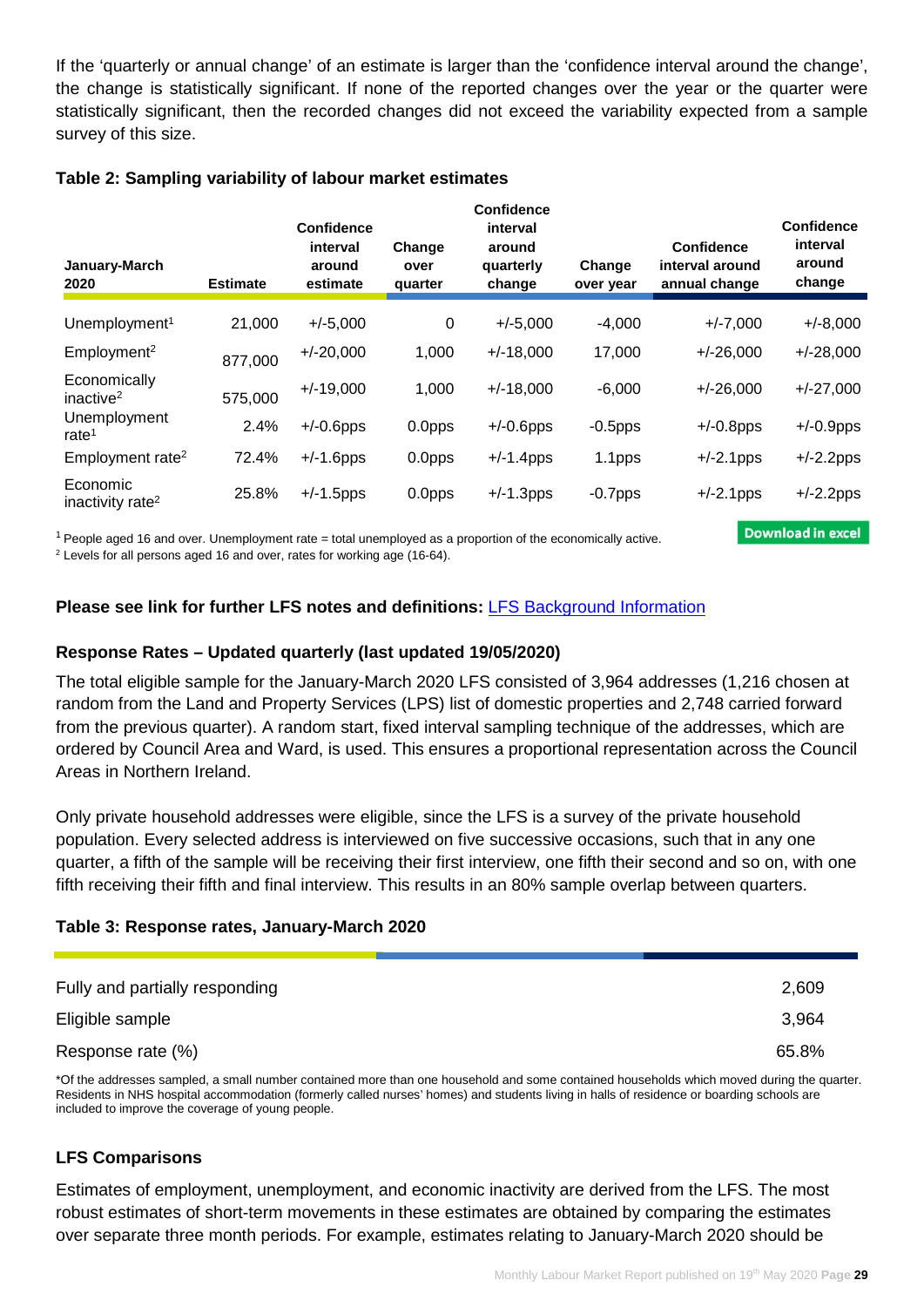compared with the estimates for October-December 2019. This provides a more robust estimate than comparing with the estimates for December-February 2020, as the January and February data are included within both estimates. Effectively, observed differences are those between the individual months of December 2019 and March 2020. The LFS is sampled such that it is representative of the NI population over a three month period, not for a single month period.

# **Seasonal adjustment**

All estimates discussed in this Statistical Bulletin are seasonally adjusted unless otherwise stated. Like many economic indicators, the labour market is affected by factors that tend to occur at around the same time every year, for example, school leavers entering the labour market in July and whether Easter falls in March or April. To compare over months or quarters, the data are seasonally adjusted to remove the effects of seasonal factors and the arrangement of the calendar.

# **Thresholds**

Thresholds are used to determine whether LFS data are suitably robust for publication. The threshold used for the quarterly LFS datasets is 8,000. As such, data below 8,000 are suppressed.

# **LFS revisions**

Estimates derived from the Labour Force Survey (including estimates of employment, unemployment and economic inactivity) are calculated using 2016 based population projections and the 2017 mid-year population estimates. LFS microdata are routinely revised to incorporate the latest population estimates. The latest revisions were published in February 2019 and affect LFS data from the period June-August 2011 onwards. In addition, data from November-January 2018 onwards also reflects a boost to the LFS sample that has been rolled out from January 2018 beginning with wave 1 and was fully implemented through all 5 waves by April-June 2019. To illustrate this boost in sample size, the November-January 2017 eligible sample was 2,394 (with 1,517 of those fully or partially responding), while the December-February 2020 sample size was 3,846 (with 2,773 of those fully or partially responding). More information on the increased sample size is available in a [separate paper.](https://www.nisra.gov.uk/publications/background-information-lfs)

A review of seasonal adjustment methodology also took place in February 2019 and affected seasonally adjusted data from June-August 2011 onwards. The majority of revisions to the unemployment rate fell within  $+/-0.1$  percentage points and the largest revision was  $-0.3$ pps; the working age employment rate mostly fell within +/- 0.1 percentage points and the largest revision was 1.0pps. More information on the revision policy concerning labour market statistics can be found through the following link: [Labour market](https://www.ons.gov.uk/methodology/methodologytopicsandstatisticalconcepts/revisions/revisionspoliciesforlabourmarketstatistics)  [statistics revisions policy](https://www.ons.gov.uk/methodology/methodologytopicsandstatisticalconcepts/revisions/revisionspoliciesforlabourmarketstatistics) 

# **Data collection changes due to COVID-19**

Data collection methods for the Labour Force Survey changed in March 2020 with the suspension of all face-to-face household interviews. From April, all face-to-face interviews have been replaced by telephone interviews. In addition, from April, an online Labour Market Survey has been rolled out, designed to capture key labour market variables and to supplement main Labour Force Survey data. For further information on the impacts of COVID-19 to collection and production of statistics see the [COVID-19 and the production of statistics](https://www.nisra.gov.uk/news/covid-19-and-production-statistics) section on the NISRA website and an [ONS Statement](https://www.ons.gov.uk/news/statementsandletters/ensuringthebestpossibleinformationduringcovid19throughsafedatacollection) on ensuring the best possible information during COVID-19 through safe data collection.

# **Temporary change in release time**

Due to a change in ONS release and briefing practices in light of COVID-19, from April NISRA market sensitive statistics are released at 7am and not the standard release of 9.30am. NISRA requested the temporary change in time from the Office for Statistics Regulation. Correspondence between [NISRA](https://www.statisticsauthority.gov.uk/correspondence/nisra-request-to-temporary-change-to-timing-of-key-northern-irish-economic-statistics/) and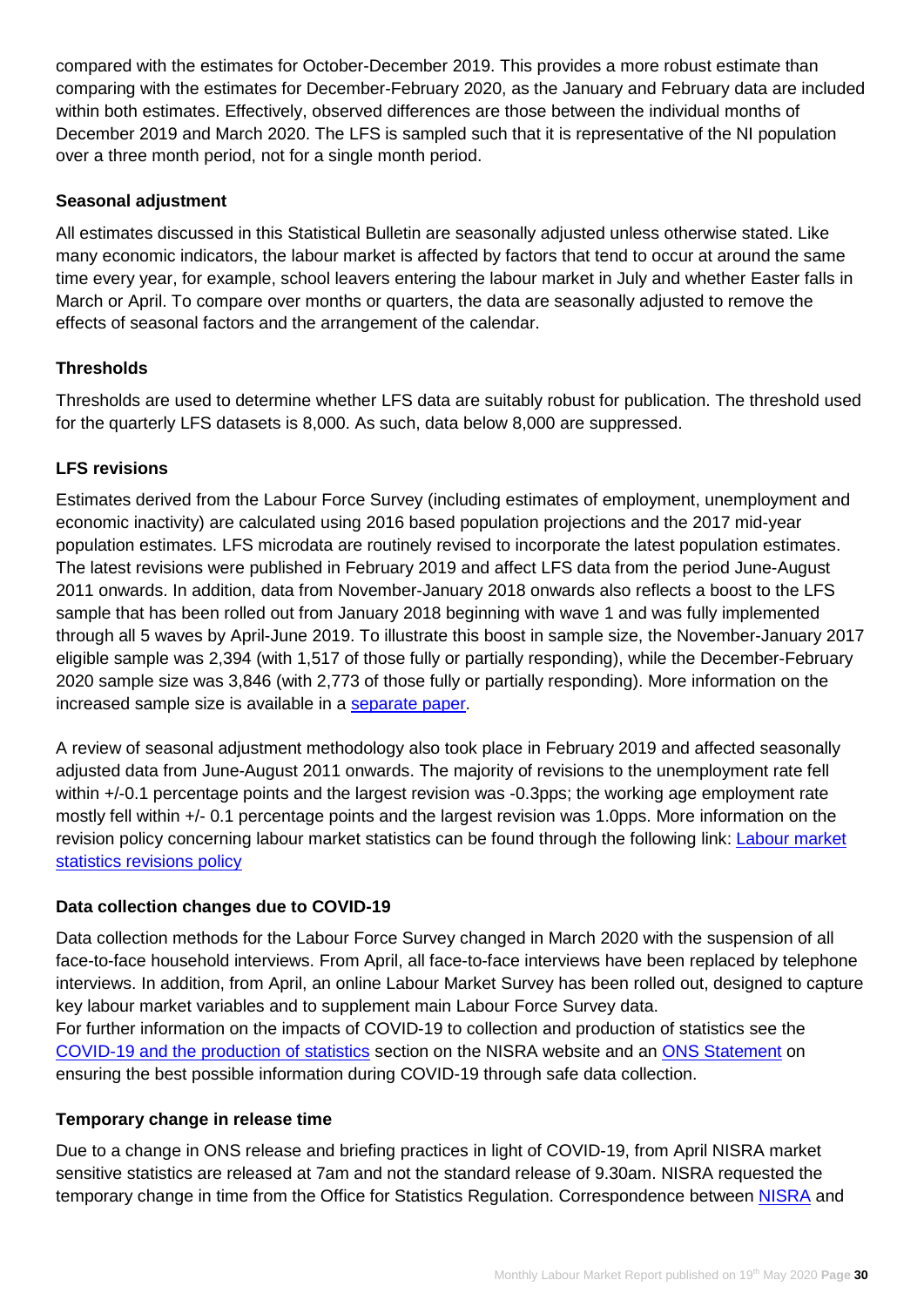[OSR](https://www.statisticsauthority.gov.uk/correspondence/temporary-exemption-from-code-of-practice-for-nisra-market-sensitive-publications/) is available on the OSR website [here,](https://www.statisticsauthority.gov.uk/correspondence-list/) and more detail on the change in ONS practices is available on the ONS website [here.](https://www.ons.gov.uk/news/statementsandletters/changestopublicationtimesformarketsensitivestatistics)

# **Experimental Claimant Count (Jobseekers Allowance claimants plus some out-of-work Universal Credit claimants)**

In March 2018, the NI JSA-only claimant count was replaced by an experimental measure based on JSA claimants plus out-of-work UC claimants who were claiming principally for the reason of being unemployed. The measure is categorised as experimental as the statistics are in the testing phase and not yet fully developed. ONS have produced a useful ['Guide to Experimental Statistics'](https://www.ons.gov.uk/methodology/methodologytopicsandstatisticalconcepts/guidetoexperimentalstatistics) and an FAQ document explaining the difference between the two measures is available on the [NISRA website.](https://www.nisra.gov.uk/news/changes-claimant-count)

Additional data tables are published on the [NISRA](https://www.nisra.gov.uk/statistics/labour-market-and-social-welfare/claimant-count) website and counts are available from [NOMIS.](https://www.nomisweb.co.uk/)

# **Redundancy Legal Requirements**

Under the Employment Rights (Northern Ireland) Order 1996 (amended 8 October 2006), companies are only legally required to notify the Department of impending redundancies of 20 or more employees. Companies who propose less than 20 redundancies are not included in the statistics, so there is likely to be an undercount.

# **Annual Survey of Hours and Earnings (ASHE)**

Please note, changes in NI earnings over the year and relative to the UK can be influenced by a range of factors including the timing of pay settlements, the extent of overtime and differences in the composition of the workforce. As ASHE is a sample survey, results are also subject to an associated level of sampling variability. Further information is available at: [Northern Ireland Annual Survey of Hours and Earnings](https://www.nisra.gov.uk/statistics/labour-market-and-social-welfare/annual-survey-hours-and-earnings)

# **HMRC PAYE**

[Experimental Statistics](https://www.ons.gov.uk/methodology/methodologytopicsandstatisticalconcepts/guidetoexperimentalstatistics) on earnings from HM Revenue and Customs' (HMRC's) Pay As You Earn (PAYE) Real Time Information (RTI) system are included in Section 5. HMRC PAYE RTI is the system employers use to take Income Tax and National Insurance contributions before they pay wages to employees. Data in section 5 relate to employees paid by employers only, and do not include self-employment income or income from pensions, property rental or investments. Data are based on where employees live and not the location of their place of work within the UK. Data are seasonally adjusted but not adjusted for inflation. The HMRC PAYE covers the whole population rather than a sample of employees or companies. The data are classed as [Experimental Statistics](https://www.ons.gov.uk/methodology/methodologytopicsandstatisticalconcepts/guidetoexperimentalstatistics) as the methodologies used to produce the statistics are still in their development phase. As a result, the series are subject to revisions. Background information including the methodology used to compile the statistics, strengths and limitation and a comparison with other labour market sources is available [here.](https://www.ons.gov.uk/employmentandlabourmarket/peopleinwork/earningsandworkinghours/articles/newmethodsformonthlyearningsandemploymentestimatesfrompayasyouearnrealtimeinformationpayertidata/december2019)

# **Quarterly Employment Survey (QES)**

All QES data contained in the LMR are adjusted for seasonality. The seasonally adjusted series started in 2005. Public sector and private sector series are seasonally adjusted separately to the industry breakdowns. As such, the two series may differ at the NI level.

# **QES Revisions**

QES estimates are revised quarterly to reflect the latest information provided to the Department by employers. The September 2019 seasonally adjusted estimate first published in December 2019 has subsequently been revised down 0.04%. For further details of QES revisions please see the following link: [QES Revisions](https://www.nisra.gov.uk/publications/quarterly-employment-survey-revisions)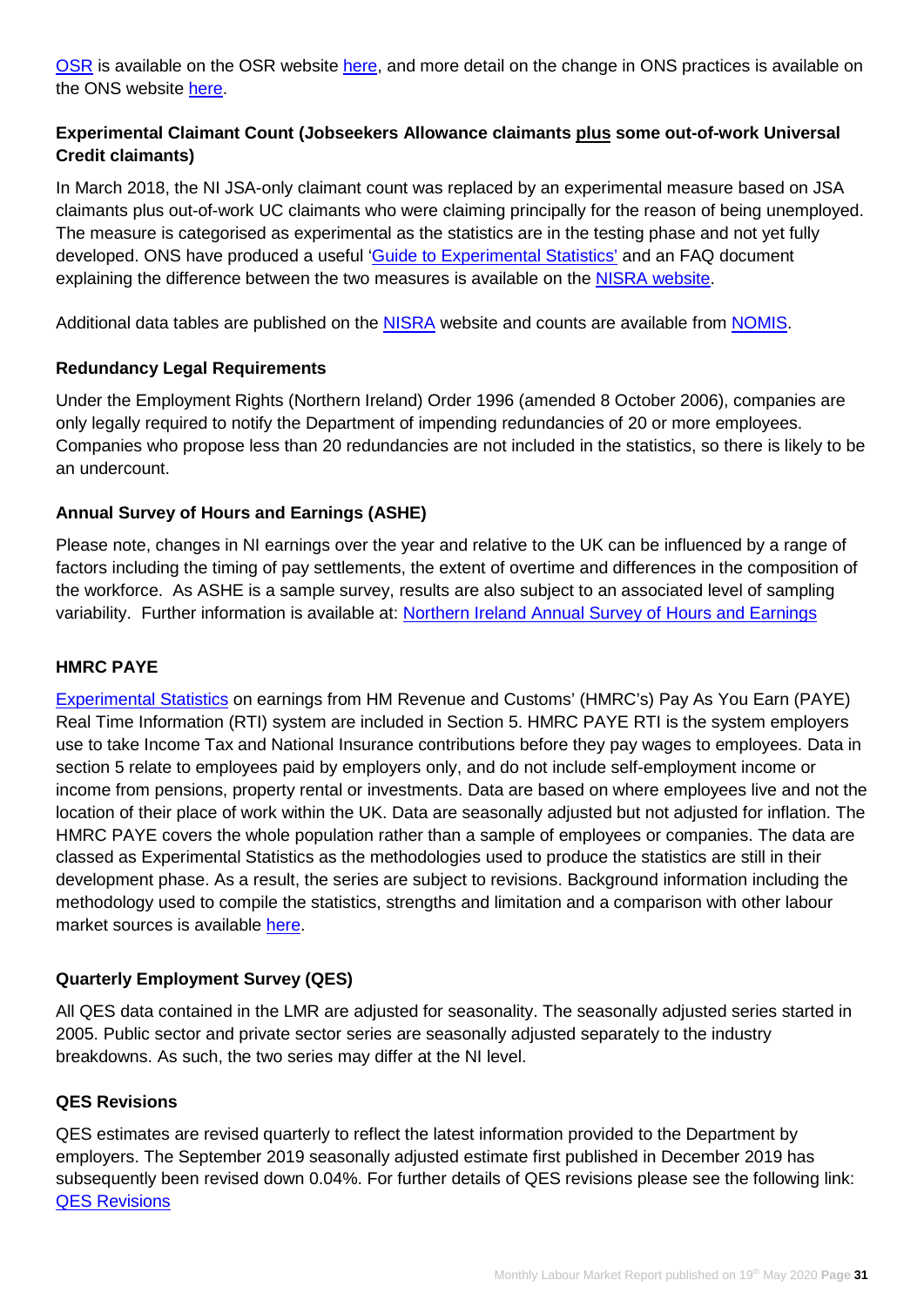#### *The Northern Ireland Statistics and Research Agency wishes to thank the participating households and businesses for their co-operation in agreeing to take part in the surveys and for facilitating the collection of the relevant data. For further information contact:*

Sarah Fyffe Economic & Labour Market Statistics Branch Floor 1 Colby House Stranmillis Court BT9 5RR

Tel: (028) 905 29449 Email: [LFS@finance-ni.gov.uk](mailto:LFS@finance-ni.gov.uk) Web: [Labour Force Survey](https://www.nisra.gov.uk/statistics/labour-market-and-social-welfare/labour-force-survey) Twitter: [@NISRA](https://twitter.com/ELMSNISRA)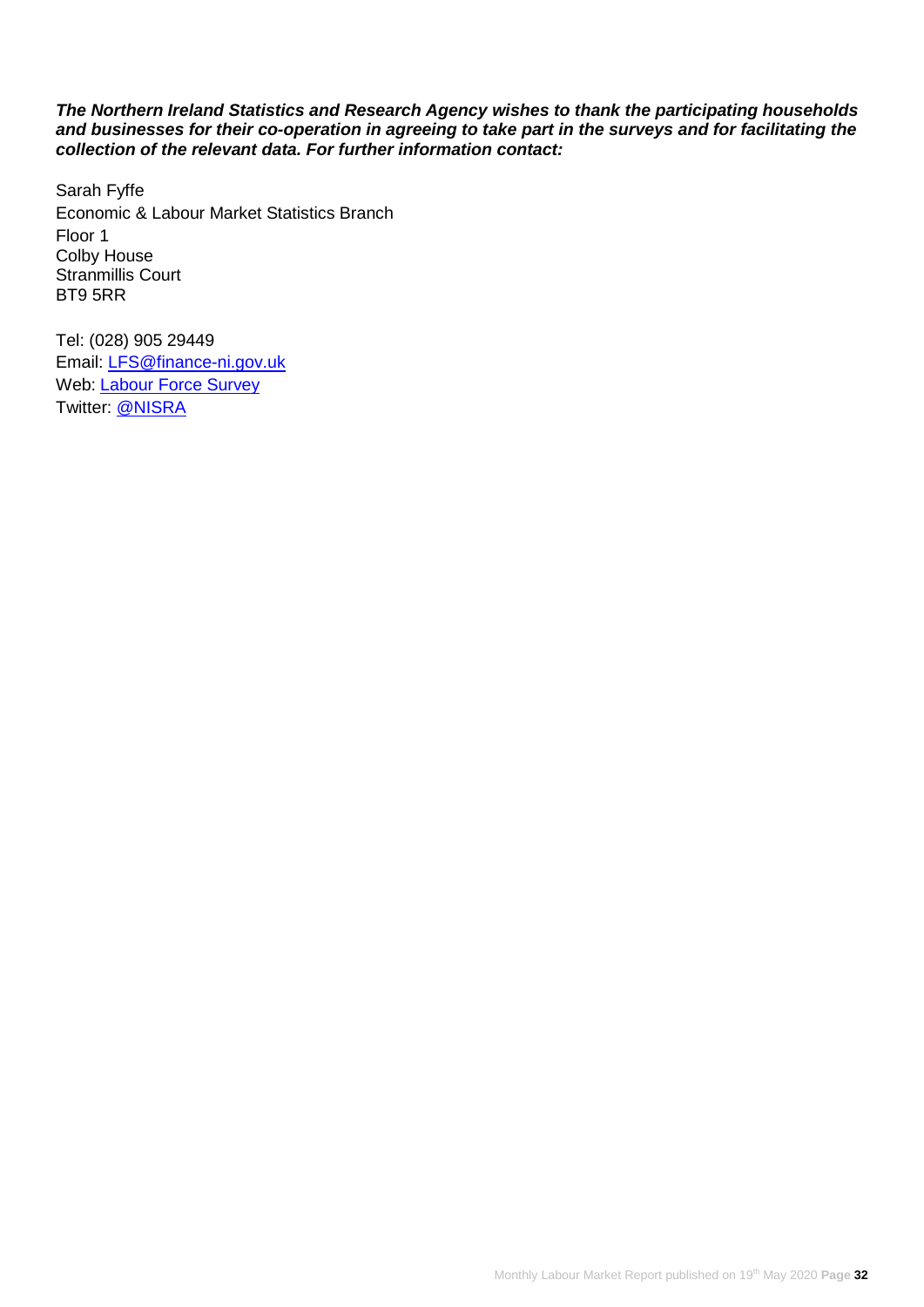# **7 Index of Web Tables**

# **Table No. Title**

# **Labour Force Survey**

#### **Labour Market Status**

- 2.1 [Labour Market Structure –](https://www.nisra.gov.uk/publications/labour-force-survey-tables-may-2020) Seasonally Adjusted
- 2.2 [Labour Market Structure](https://www.nisra.gov.uk/publications/labour-force-survey-tables-may-2020)
- 2.3 [Economic Activity by Age](https://www.nisra.gov.uk/publications/labour-force-survey-tables-may-2020) Including Rates
- 2.4 [Economic Inactivity Reasons 16-64](https://www.nisra.gov.uk/publications/labour-force-survey-tables-may-2020)
- 2.5 [Economically Inactive Who Want Work](https://www.nisra.gov.uk/publications/labour-force-survey-tables-may-2020) 16-64
- 2.6 [Economically Inactive Who Do Not Want Work](https://www.nisra.gov.uk/publications/labour-force-survey-tables-may-2020) 16-64
- 2.7 [Economically Inactive by Age](https://www.nisra.gov.uk/publications/labour-force-survey-tables-may-2020) Including Rates
- 2.8 [Employment by Category](https://www.nisra.gov.uk/publications/labour-force-survey-tables-may-2020)
- 2.9 [Actual Weekly Hours of Work](https://www.nisra.gov.uk/publications/labour-force-survey-tables-may-2020)
- 2.10 [Employment by Age](https://www.nisra.gov.uk/publications/labour-force-survey-tables-may-2020) Including Rates
- 2.11 [Unemployment by Age](https://www.nisra.gov.uk/publications/labour-force-survey-tables-may-2020)
- 2.12 [Unemployment by Duration](https://www.nisra.gov.uk/publications/labour-force-survey-tables-may-2020) of Employment
- 2.13 [International Comparisons of Unemployment](https://www.nisra.gov.uk/publications/labour-force-survey-tables-may-2020)

#### **Labour Market Status – Updated quarterly –** *last updated 19.05.20*

- 2.15 [Employment by age](https://www.nisra.gov.uk/publications/quarterly-labour-force-survey-tables-may-2020)
- 2.16 [Females working part-time by reason](https://www.nisra.gov.uk/publications/quarterly-labour-force-survey-tables-may-2020)
- 2.17 [Employment by industry section](https://www.nisra.gov.uk/publications/quarterly-labour-force-survey-tables-may-2020)
- 2.18 [Employment by occupation](https://www.nisra.gov.uk/publications/quarterly-labour-force-survey-tables-may-2020)
- 2.19 [Employment by sex and local government district](https://www.nisra.gov.uk/publications/quarterly-labour-force-survey-tables-may-2020)
- 2.20 [Economic activity by sex and local government district](https://www.nisra.gov.uk/publications/quarterly-labour-force-survey-tables-may-2020)
- 2.21 [Economic inactivity by sex](https://www.nisra.gov.uk/publications/quarterly-labour-force-survey-tables-may-2020)
- 2.22 [Economically inactive](https://www.nisra.gov.uk/publications/quarterly-labour-force-survey-tables-may-2020) by age
- 2.23 [Economic inactivity](https://www.nisra.gov.uk/publications/quarterly-labour-force-survey-tables-may-2020) by reason
- 2.24 [Economic inactivity by local government district](https://www.nisra.gov.uk/publications/quarterly-labour-force-survey-tables-may-2020)
- 2.25 [Self-employment by sex](https://www.nisra.gov.uk/publications/quarterly-labour-force-survey-tables-may-2020)
- 2.26 [Self-employment by age group](https://www.nisra.gov.uk/publications/quarterly-labour-force-survey-tables-may-2020)
- 2.27 [Highest qualification of the self-employed and those in employment](https://www.nisra.gov.uk/publications/quarterly-labour-force-survey-tables-may-2020)
- 2.28 [Self-employed persons by industry section](https://www.nisra.gov.uk/publications/quarterly-labour-force-survey-tables-may-2020)
- 2.29 [Self-employed persons by occupation](https://www.nisra.gov.uk/publications/quarterly-labour-force-survey-tables-may-2020)

# **Education and Training –** *last updated 19.05.20*

- 2.31 [Highest qualification by labour market status](https://www.nisra.gov.uk/publications/quarterly-labour-force-survey-tables-may-2020)
- 2.32 [Employees receiving job-related training by age group](https://www.nisra.gov.uk/publications/quarterly-labour-force-survey-tables-may-2020)

#### **Disability and the Labour Market –** *last updated 19.05.20*

- 2.33 [Disability by age and sex](https://www.nisra.gov.uk/publications/quarterly-labour-force-survey-tables-may-2020)
- 2.34 [Highest qualification of persons with or without a disability](https://www.nisra.gov.uk/publications/quarterly-labour-force-survey-tables-may-2020)
- 2.35 [Labour market status of persons with or without a disability](https://www.nisra.gov.uk/publications/quarterly-labour-force-survey-tables-may-2020)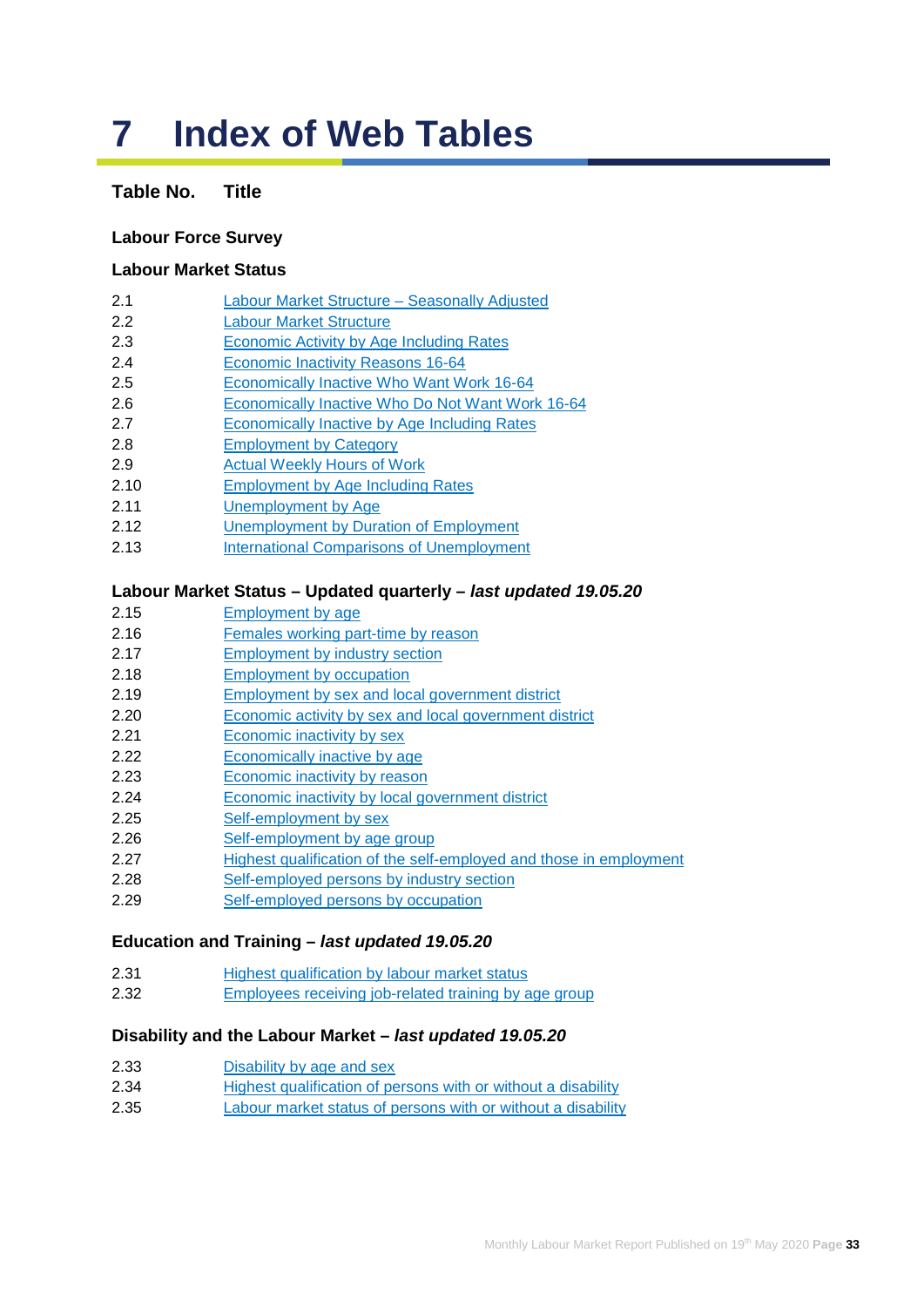#### **Graduates –** *last updated 19.05.20*

- 2.36 [Number of NI graduates](https://www.nisra.gov.uk/publications/quarterly-labour-force-survey-tables-may-2020)
- 2.37 [Number of graduates by age](https://www.nisra.gov.uk/publications/quarterly-labour-force-survey-tables-may-2020)
- 2.39 [Occupational groups for graduates and non-graduates](https://www.nisra.gov.uk/publications/quarterly-labour-force-survey-tables-may-2020)

#### **Not in Education, Employment or Training (NEET) –** *last updated 27.02.20*

- 2.40 [Not in Education Employment or Training \(NEET\)](https://www.nisra.gov.uk/publications/quarterly-labour-force-survey-tables-FEBRUARY-2020) 16-24
- 2.41 [Labour Market status of young people aged 16-24](https://www.nisra.gov.uk/publications/quarterly-labour-force-survey-tables-FEBRUARY-2020)
- 2.42 [NEET rate by UK country](https://www.nisra.gov.uk/publications/quarterly-labour-force-survey-tables-FEBRUARY-2020) 16-24

#### **Households –** *last updated 04.03.20*

| 2.43 | Household type NI and UK |  |
|------|--------------------------|--|
|      |                          |  |

- 2.44 [Households by combined labour market status of household members](https://www.nisra.gov.uk/publications/quarterly-labour-force-survey-tables-february-2020)
- 2.45 [Economic activity rates for females 16-64 by number of dependent children](https://www.nisra.gov.uk/publications/quarterly-labour-force-survey-tables-february-2020)
- 2.46 [Economic activity rates for females 16-64 with and without dependent children by age](https://www.nisra.gov.uk/publications/quarterly-labour-force-survey-tables-february-2020)
- 2.47 [Economic activity rates for females 16-64 by age of youngest dependent child](https://www.nisra.gov.uk/publications/quarterly-labour-force-survey-tables-february-2020)

#### **[Claimant Count \(Experimental\)](https://www.nisra.gov.uk/publications/claimant-count-tables)**

- 3.1 [Headline Time Series](https://www.nisra.gov.uk/publications/claimant-count-tables)
- 3.2 [Age Breakdown](https://www.nisra.gov.uk/publications/claimant-count-tables)
- 3.3 [Geographical Breakdown](https://www.nisra.gov.uk/publications/claimant-count-tables)
	- a. [Local Government District](https://www.nisra.gov.uk/publications/claimant-count-tables) (new 11 councils)
	- b. [Local Government District \(old 26 councils\)](https://www.nisra.gov.uk/publications/claimant-count-tables)
	- c. [Parliamentary Constituency Area](https://www.nisra.gov.uk/publications/claimant-count-tables)
	- d. [Travel-to-work Area](https://www.nisra.gov.uk/publications/claimant-count-tables)
	- e. [Ward](https://www.nisra.gov.uk/publications/claimant-count-tables)

#### **[Redundancies](https://www.nisra.gov.uk/publications/redundancy-tables)**

- 4.1 [Council Area](https://www.nisra.gov.uk/publications/redundancy-tables)
- 4.2 [Parliamentary Constituency](https://www.nisra.gov.uk/publications/redundancy-tables)
- 4.3 [Travel-to-Work Area](https://www.nisra.gov.uk/publications/redundancy-tables)
- 4.4 [Standard Industrial Classification](https://www.nisra.gov.uk/publications/redundancy-tables)

#### **Quarterly Employment Survey –** *last updated 17.03.20*

| 5.1              | Northern Ireland Seasonally Adjusted Employee Jobs by Gender – December 2019    |
|------------------|---------------------------------------------------------------------------------|
| 5.2              | Northern Ireland Seasonally Adjusted Employee Jobs by Industry Section March    |
|                  | 2005 - December 2019                                                            |
| 5.3              | Northern Ireland Unadjusted Employee Jobs by Industry Section - March 2005 -    |
|                  | December 2019                                                                   |
| 5.4              | Northern Ireland Employee Jobs (Unadjusted) by Industry Section – December 2019 |
| 5.5              | Northern Ireland Unadjusted Employee Jobs by Industry Section – December 2018,  |
|                  | September 2019 and December 2019                                                |
| 5.5 <sub>b</sub> | Northern Ireland Seasonally Adjusted Employee Jobs by Industry Section -        |
|                  | December 2018, September 2019 and December 2019                                 |
| 5.6              | Northern Ireland Unadjusted Employee Jobs by Industry Section - December 2019   |
| 5.7              | Northern Ireland Unadjusted Public Sector Jobs - December 2019                  |
| 5.8              | Northern Ireland Seasonally Adjusted Public and Private Sector Employee Jobs    |
|                  | March 2005 - December 2019                                                      |